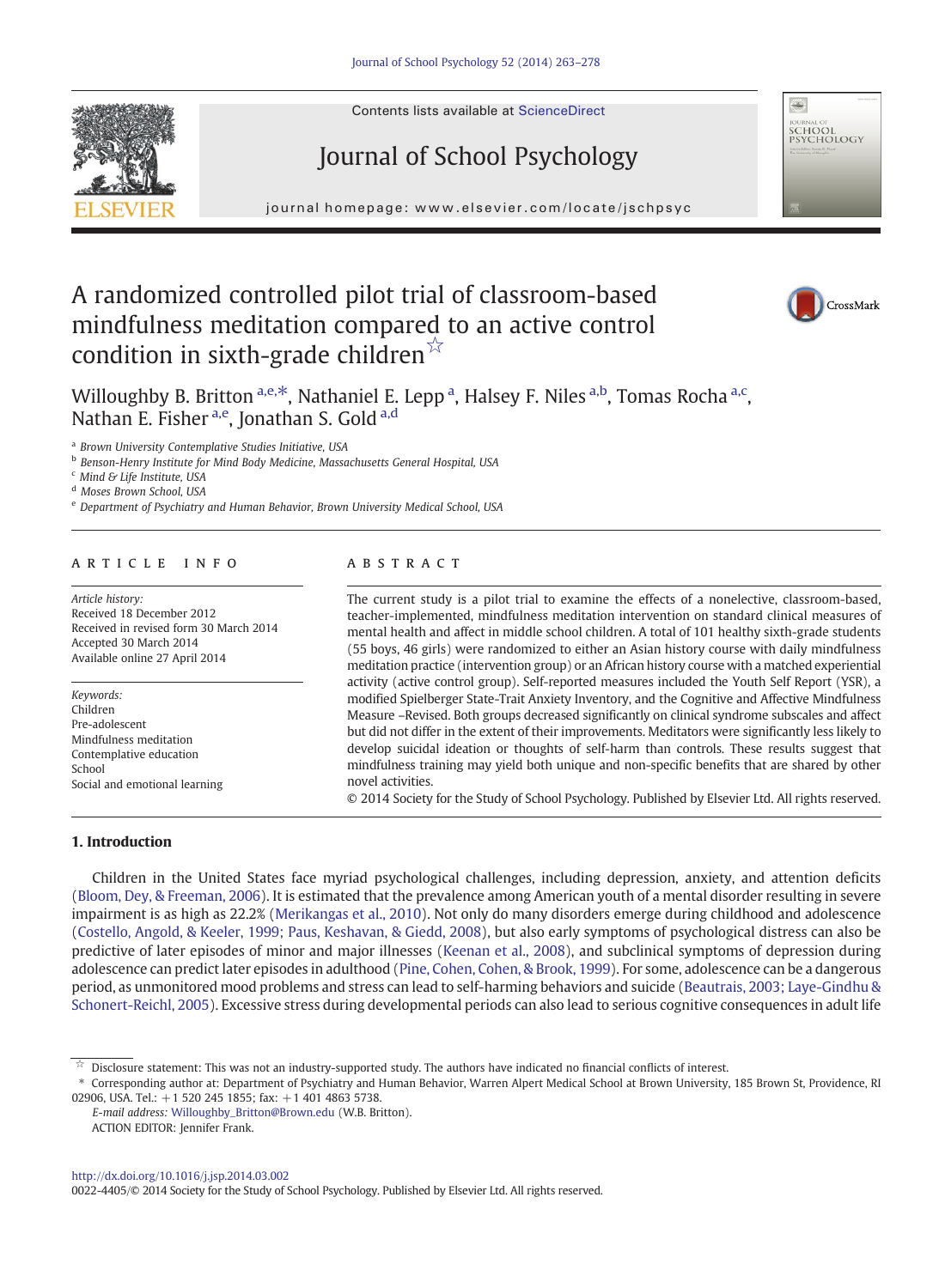[\(Davidson & McEwen, 2012; Hedges & Woon, 2011\)](#page-12-0). Accordingly, pre-adolescence represents a significant window of opportunity during which an intervention can help prevent the development of later life challenges, including a major psychiatric disorder.

It has been argued that schools have become the frontline of the mental health system for children and adolescents ([Burns et al.,](#page-12-0) [1995](#page-12-0)). Many American schools offer a variety of mental health services ranging from acute care to more generalized prevention programs, implemented through full-service school-based health centers, school psychologists, or guidance counselors. However, the availability of such services varies depending upon local resources [\(Weist, 1997](#page-15-0)), and there is a consensus that the mental health needs of many children in the United States remain largely unmet, especially among minority groups and the uninsured [\(Broman, 2012; Costello, Egger, & Angold, 2005; DeRigne, 2010; Flisher et al., 1997; Kataoka, Zhang, & Wells, 2002; Kessler et al.,](#page-12-0) [2001; Williams & Chapman, 2011; Wu, Katic, Liu, Fan, & Fuller, 2010\)](#page-12-0). Undoubtedly, schools with limited resources would benefit from low cost interventions that are proven to improve student mental health.

Programs that are integrated directly into regular classroom curricula may offer cost-effective alternatives to after-school initiatives, which require additional resources and may not be available to students with competing demands for time, such as jobs or afterschool activities. Programs that are integrated into curricula also present a potential advantage over those offered through health services, which are also not always available to students in impoverished communities. As a result, a variety of classroom-based, teacher-implemented programs have been developed to help prevent the onset of psychological, emotional, behavioral, and social disorders among children [\(Leaf et al., 1996; Rones & Hoagwood, 2000\)](#page-14-0). Some school health programs promote health by focusing on general knowledge about care for oneself and others, whereas others teach specific skills to help students lead healthy lifestyles. At least one study ([Schlitt et al., 2000\)](#page-15-0) provides evidence that up to around 50% of school-based mental health centers in the United States offer classroom-based behavior modification programs, which suggests popular support for curriculum-integrated intervention strategies. Furthermore, programs that are integrated into existing curricula offer an indirect advantage in the sense that they may reduce the stigma surrounding the procurement of mental health services. Stigma is a common reason that youth do not seek and receive mental health treatment — by incorporating mindfulness interventions directly into the classroom, students and teachers are given an opportunity to raise and discuss mental health concerns.

Recently, mindfulness meditation has experienced growing popularity as a form of school-based intervention and has been incorporated into educational curricula throughout the United States, both in K-12 schools ([Greenberg & Harris, 2012;](#page-13-0) [Kaiser-Greenland, 2010; Meiklejohn et al., 2012; Mind and Life Education Research Network \(MLERN\), 2012](#page-13-0)) and in higher education ([Shapiro, Brown, & Astin, 2011](#page-15-0)). Mindfulness meditation involves two core activities, the cultivation of attention regulation and emotional equanimity, and has been defined as the process of, "bringing one's complete attention to the present experience on a moment-to-moment basis" [\(Marlatt & Kristeller, 1999, p. 68](#page-14-0)). School-based meditation programs implement simple techniques designed to enhance self-awareness and self-regulation of attention, emotions, and behavior in children and adolescents ([Greenberg & Harris, 2012; MLERN et al., 2012](#page-13-0)). Primary practices in school-based meditation programs (particularly mindfulness) include directing attention to a specific "attentional anchor" – a focus of attention, such as the sensations of breathing or environmental sounds, that one returns to whenever the mind wanders – in order to cultivate greater clarity and acceptance of moment-to-moment experience. Such programs often adapt practices from mindfulness programs developed for adults, such as Mindfulness-Based Stress Reduction (MBSR), an 8-week stress reduction program that incorporates stress education, group therapy, and meditations drawn from Buddhist traditions ([Carboni, Roach, & Fredrick, 2013; Kabat-Zinn, 1990](#page-12-0)). Other school-based programs adopt practices such as yoga [\(Khalsa, Hickey-Schultz, Cohen, Steiner, & Cope, 2012](#page-13-0)) and tai chi [\(Wall,](#page-15-0) [2005](#page-15-0)). Interventions can involve daily practice ([Beauchemin, Hutchins, & Patterson, 2008; Schonert-Reichl & Lawlor, 2010](#page-12-0)) or be composed of weekly sessions with additional "homework" meditation sessions. Informal meditation practices are also used, which involve incorporating mindful awareness into common activities such as walking, eating, and talking [\(Meiklejohn et al., 2012](#page-14-0)).

Empirical studies in adults suggest that meditation practices may have positive impacts on a wide range of conditions that start in adolescence, including anxiety, depression [\(Grossman, Niemann, Schmidt, & Walach, 2004; Hofmann, Sawyer, Witt, & Oh,](#page-13-0) [2010](#page-13-0)), and suicidal behavior [\(Williams, Duggan, Crane, & Fennell, 2006\)](#page-15-0). Additionally, studies in adults have also found improvements in sustained attention [\(Jha, Krompinger, & Baime, 2007; Kaul, Passafiume, Sargent, & O'Hara, 2010; MacLean et al.,](#page-13-0) [2010; Valentine & Sweet, 1999\)](#page-13-0), executive function and self-regulation ([Chambers, Lo, & Allen, 2008; Heeren, Van Broeck, &](#page-12-0) [Philippot, 2009; Ortner, Kilner, & Zelazo, 2007; Tang, Yang, Leve, & Harold, 2012; Tang et al., 2007; Zeidan, Johnson, Diamond,](#page-12-0) [David, & Goolkasian, 2010; Zylowska et al., 2008\)](#page-12-0), which are important markers of risk in children and adolescents. In children and adolescents, poor executive functioning, including self-regulation problems and attention problems, is predictive of a wide range of behavioral and emotional problems, especially depression, anxiety, and suicidality (Moffitt [et al., 2011; Tang et al., 2012\)](#page-14-0). Conversely, better executive functioning is associated with greater emotional, behavioral, and health outcomes ([Blair & Peters,](#page-12-0) [2003; Blair & Razza, 2007; Carlson, Mandell, & Williams, 2004; Carlson & Moses, 2001; Lefevre et al., 2013; Moffitt et al., 2011\)](#page-12-0).

Because of the widespread popularity, application, and scientific study of meditation in adults, there has been much interest and enthusiasm in applying these practices earlier in life, during childhood and adolescence. A few well-designed randomized control trials (RCTs) suggest that mindfulness-based programs may benefit clinical samples of children and adolescents with anxiety, depression ([Beauchemin et al., 2008; Biegel, Brown, & Shapiro, 2009\)](#page-12-0), and attention problems [\(Semple, Lee, Rosa, &](#page-15-0) [Miller, 2010; Zylowska et al., 2008\)](#page-15-0).

However, there are serious limitations to the body of mindfulness research on children and adolescent populations [\(Burke,](#page-12-0) [2010](#page-12-0)). In addition to the many pilot trials that suffer from small sample sizes ([Bogels, Hoogstad, van Dun, De Shutter, & Restifo,](#page-12-0) [2008; Singh et al., 2007](#page-12-0)), previous studies have often involved clinical samples that preclude generalization to normal adolescent populations [\(Biegel et al., 2009; Singh et al., 2007; Singh et al., 2010; Zylowska et al., 2008\)](#page-12-0). Such samples include only those children whose symptoms have been severe enough to warrant treatment. Broader interventions for larger, nonclinical groups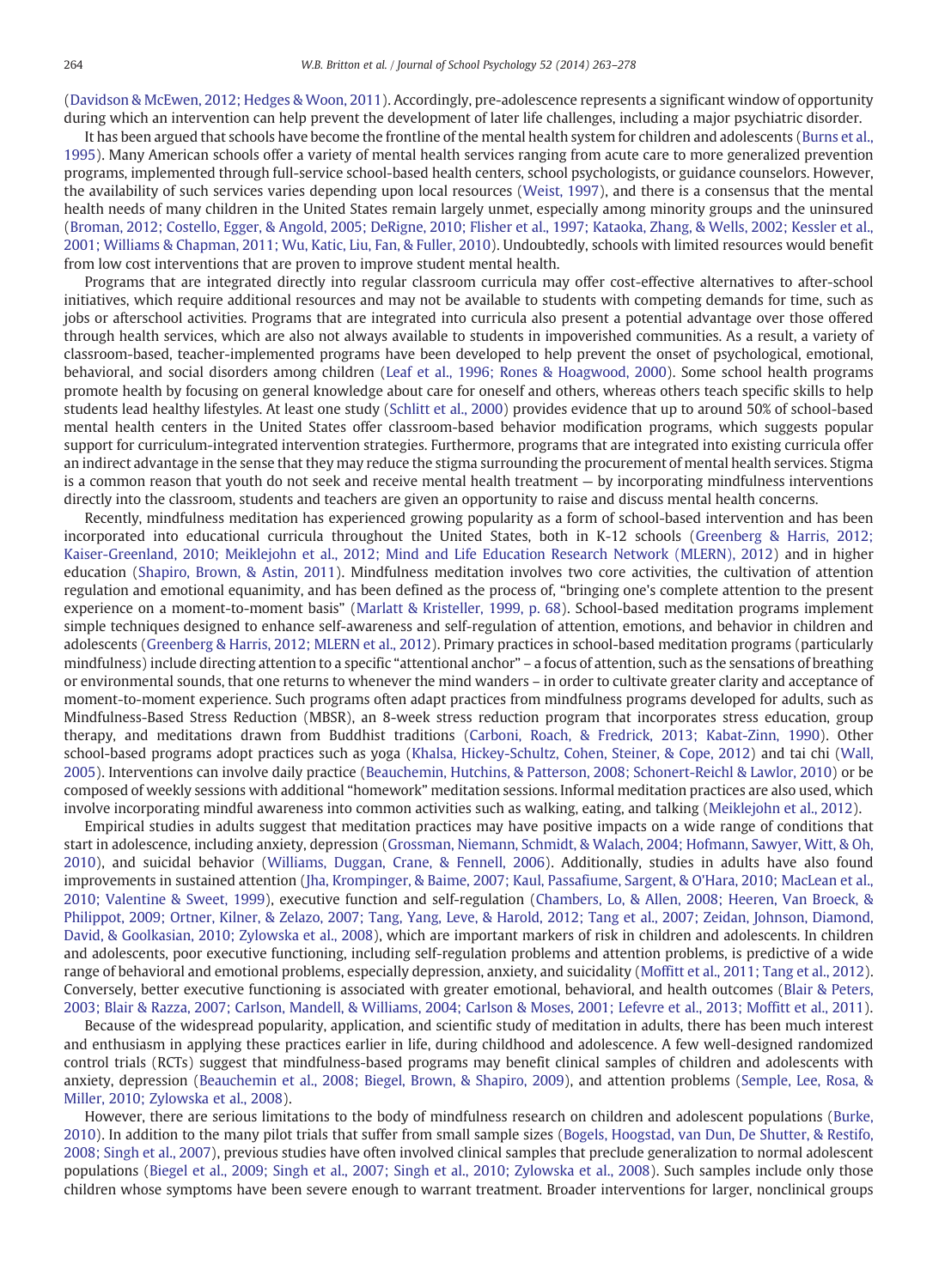may help to prevent these behaviors before they reach a clinical severity. Another challenge is that studies involving nonclinical adolescent populations conducted in clinics by licensed therapists and clinicians [\(Saltzman & Goldin, 2008\)](#page-15-0) run the risk of creating a stigma associated with the treatment's location and may also introduce financial barriers that contribute to substantial selection biases.

In an attempt to resolve such problems, several studies to date have incorporated meditation interventions directly into schools. Paralleling the findings in clinical samples above, RCTs of school-based mindfulness programs also suggest that these programs can improve depression and anxiety (i.e. "internalizing symptoms"), behavior and conduct problems ("externalizing symptoms"), attention and executive function, and affective disturbance in nonclinical samples of children and adolescents ([Flook](#page-13-0) [et al., 2010; Mendelson et al., 2010; Napoli, Krech, & Holley, 2005; Raes, Griffith, Van der Gucht, & Williams, 2013\)](#page-13-0).

However, research of school-based programs also suffers from methodological limitations. First, these programs are often presented as electives [\(Foret et al., 2012\)](#page-13-0) or as pull-out sessions with a specialist (e.g., a counselor or psychologist). Like other forms of pull-out programs (e.g., social skills programs), the outcomes from such self-selected or elective programs may lack the degree of generalizability available to programs that are undertaken by an entire class or school. Mindfulness-based programs have most often been taught by independent instructors who are hired externally and not delivered by the children's regular teachers or the school counselor, so there is a lack of evidence suggesting the effectiveness of interventions delivered by class-room teachers during school hours ([Fernando & Keller, 2012; Foret et al., 2012; Napoli et al., 2005](#page-13-0)). It is possible that interventions not delivered by the regular classroom teacher carry with them an additional potential barrier to delivery, as students may not be as receptive to an outsider as to a teacher they are familiar with and may be unmotivated to participate in extracurricular mindfulness training.

A number of reviews of the effects of mindfulness, meditation ([Black, Milam, & Sussman, 2009; Burke, 2010; Waters, Barsky,](#page-12-0) [Ridd, & Allen, 2014\)](#page-12-0), and yoga ([Birdee et al., 2009\)](#page-12-0) among children offer a high level of enthusiasm tempered by similar conclusions about the poor quality of research. The most recent reports on the state of contemplative education research [\(Greenberg & Harris,](#page-13-0) [2012; MLERN et al., 2012; Waters et al., 2014](#page-13-0)) emphasize a paucity of methodologically rigorous research. For example, out of the 14 studies of school-based meditation interventions covered in a recent review [\(Meiklejohn et al., 2012\)](#page-14-0), only 2 were RCTs based in nonclinical school classrooms [\(Flook et al., 2010; Napoli et al., 2005\)](#page-13-0).

The current pilot study was designed so that the interventions could be delivered by classroom teachers and offered during regular school lessons. In addition, this study's design is one of the few to date where the course containing the intervention was required for all students (avoiding self-selection bias). Additionally, the intervention was delivered in a nonclinical setting and taught by the regular classroom teacher during normal lessons and was not introduced for therapeutic reasons (thus, fewer demand characteristics were evident). When such interventions are embedded into the regular curriculum they become a part of the school's ethos, and any effects gained from the intervention become more generalizable to the entire school.

Recent reports and reviews have also recommended the use of active comparison groups [\(Flook et al., 2010; Meiklejohn et](#page-13-0) [al., 2012\)](#page-13-0), which we included in the current study's design. In response to a recent meta-analysis of school-based self-regulation programs (including mindfulness-based programs; [Diamond & Lee, 2011](#page-13-0)), one critic ([Mercer, 2011\)](#page-14-0) pointed out that when control groups do not experience any new and exciting activity, improvements on some scales that occur for the treatment group cannot be attributed to mechanisms beyond nonspecific effects of novelty. In the [Flook et al. \(2010\)](#page-13-0) study, for example, controls did quiet reading in a regular classroom, whereas meditators moved tables and chairs to prepare for the activity and were allowed to sit on special cushions. Not controlling for these additional environmental variables makes it difficult to ascertain the source of an intervention's effectiveness. The present study attempts to control for such effects by giving the control group an enjoyable, nondidactic, experiential, and novel activity matched to course content (i.e., building a life-size Egyptian sarcophagus).

The current study examines the effects of 6 weeks of classroom-based, teacher-taught mindfulness meditation instruction on Internalizing, Externalizing, and Attention Problems, and affect in sixth-grade school children, as compared to a matched, active control group. Other programs often integrate mindfulness techniques as one component of a multicomponent curriculum that includes things such as social and emotional learning, nutritional information, and health and safety information. Thus, although many of these programs have shown positive effects, it is difficult to disentangle which components contributed to observed benefits and whether mindfulness training had any effects on its own. In order to determine the effects of mindfulness practices alone, students in this study received mindfulness meditation training as the sole component, with no other additions.

We predicted that those in the meditating condition would show improvements on the Internalizing Problems scale relative to controls, due to greater reductions in anxiety- and depression-related symptoms, and would improve relative to controls on the Externalizing Problems scale, due to reduced problematic behavior and acting out. In addition, as mindfulness training has been shown to improve attention and executive function, we predicted greater decreases in the Attention Problems subscale of the YSR in meditators compared to control students. Regarding YSR items addressing suicidality, we hypothesized that as mindfulness training has been shown to reduce feelings of depression and stress, endorsement of such items would be lower in the meditation condition compared to the control condition following the intervention. Because higher scores on the mindfulness scale (CAMS-R) should indicate improvements on the mental traits that mindfulness meditation is expected to train (i.e., attention, present-focus, awareness, and acceptance), we expected that those in the meditation condition would show greater improvements than controls. In addition, in the same way that others have hypothesized that higher scores on the mindfulness scale would be linked to more flexible coping styles ([Feldman, Hayes, Kumar, Greeson, & Laurenceau, 2007\)](#page-13-0), we also expected improvements on the CAMS-R to be correlated with reductions in clinical symptoms and affect disturbance.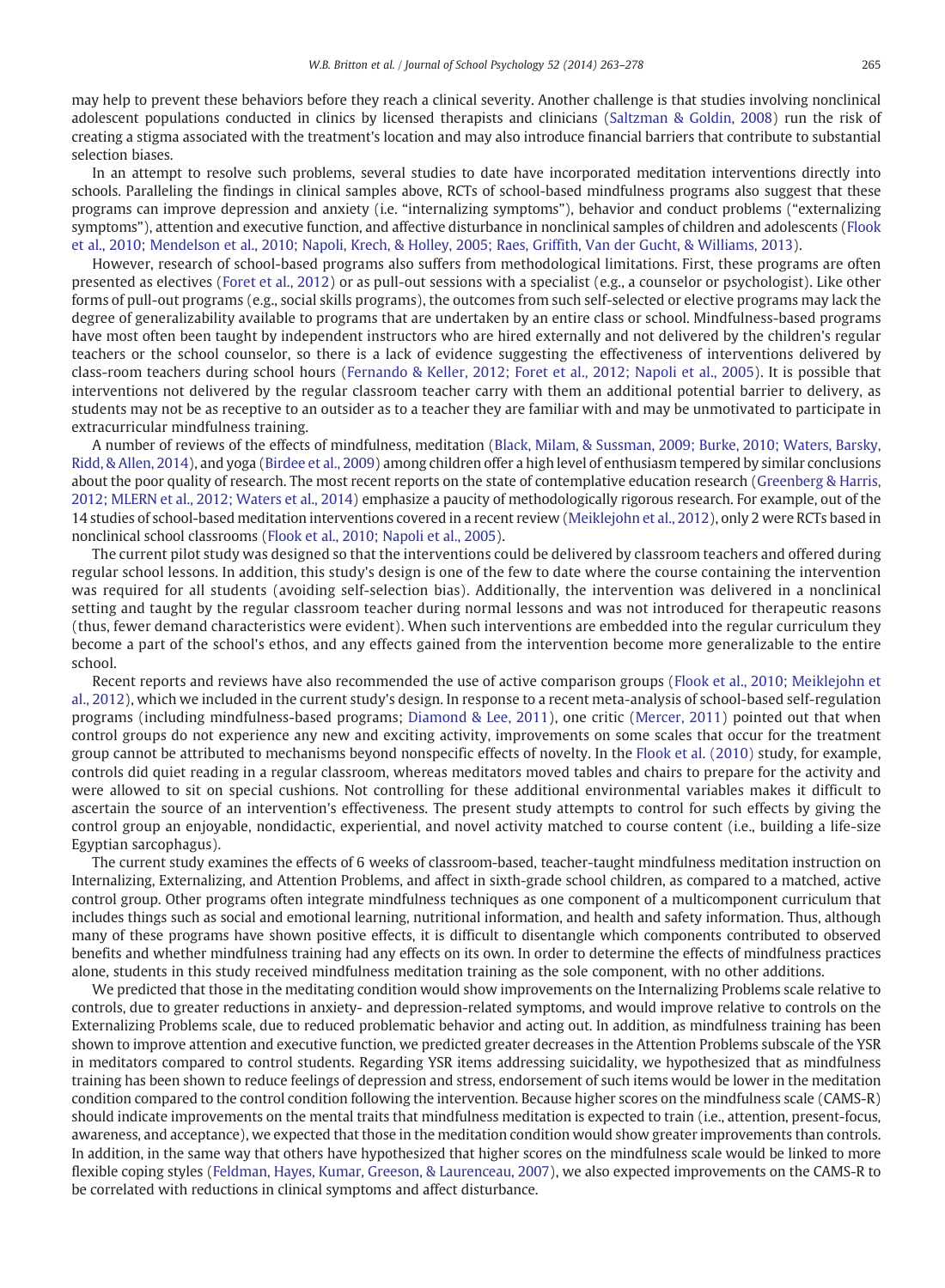# 2. Method

# 2.1. Participants

All sixth-grade students from two consecutive years  $(n = 114)$  in an independent Quaker school in Providence, RI were eligible to participate in this study. A normative sample of 101 sixth-grade students (55 boys, 46 girls; *M* age  $= 11.79$  years,  $SD = 0.41$  years) agreed to participate in a randomized, controlled study between October 2007 and April 2009. For more information about study participants, see the [Preliminary analyses](#page-6-0) section of the [Results](#page-6-0) section.1 All participating students and their parents completed informed assent and consent, respectively. Consent materials informed both parents and children that a child's endorsement of items related to self- or other-directed harm would result in referral to the school psychologist.

# 2.2. Instruments

# 2.2.1. Student acceptability

Student acceptability of the meditation practices was assessed through student journals that were collected during the meditation program. These journals were completed only by students in the meditation condition. Following each meditation session, students were given 5 min to "write about your experience with the meditation today" on an index card. Cards were handed in to the teacher for review of the students' experiences, degree of understanding, obstacles, or questions.

Because the journal data are textual narratives, qualitative methodology is the most appropriate approach. Thus, journal entries were transcribed and analyzed in line with qualitative methodology standards [\(Fonteyn, Vettese, Lancaster, & Bauer-Wu,](#page-13-0) [2008; Miles, Huberman, & Saldana, 2014\)](#page-13-0). Content analysis is a systematic and objective means of describing and quantifying phenomena, and may be either inductive or deductive [\(Elo & Kyngas, 2008\)](#page-13-0). Inductive content analysis, where categories are derived from the data without theory, is used if there is little former knowledge about a phenomenon, whereas deductive theory-driven analysis is used when clear hypotheses or categories are known from previous studies.

In a previous study, [Finucane and Mercer \(2006\)](#page-13-0) defined acceptability of a mindfulness course along two dimensions: engagement and perceived benefits. Engagement refers to the students' level of willingness and ability to follow the teachers' instructions to do the practices and included statements related to accepting or actively engaging with the practice versus rejecting the practice (i.e. deliberately doing something else during practice time). Because emotional and attention problems are the most common complaints among youth [\(Doll, 1996](#page-13-0)) and therefore the selected outcomes of the study, we selected these two categories of experience to compose the dimension of perceived benefits.

Analysis of student journals was performed with the Qualitative Solutions and Research International NVivo software program [\(QSR International, 2002](#page-14-0)). The software conducts an automated text search query that is "seeded" with selected base words (e.g., "attention" and "anxiety") that generalize via an option called "coding spread" to include related words or phrases (including shared stems and synonyms). Words related to emotions (e.g., "calm," "anxiety," and "distress") and attention (e.g., "concentration" and "focus") were used as seeds, and those and related words were identified and categorized into an attention benefit or emotion benefit category for each entry. Results are presented as number of individuals reporting the target variable on at least one occasion.

#### 2.2.2. Clinical syndromes

The Youth Self Report (YSR) was used to assess the presence of clinical and subclinical symptoms and measure general wellbeing. The YSR contains 112 questions on a variety of behavioral and emotional problems ([Achenbach & Rescorla, 2001\)](#page-12-0). Each question has three response options: 0, 1, and 2, which correspond to not at all or never true, somewhat or sometimes true, and very or often true. The sum of raw scores, rather than T-scores, were used, as recommended by the YSR manual ([Achenbach & Rescorla,](#page-12-0) [2001](#page-12-0)). The YSR is divided into two primary subscales, Internalizing Problems and Externalizing Problems. The Internalizing Problems scale includes 31 items related to internal affective difficulties, such as anxiety and depression as well as somatic complaints like headaches and fatigue. The YSR Internalizing Problems subscale has strong convergent validity with other measures, including the Diagnostic and Statistical Manual of Mental Disorders, Fourth Edition (DSM-IV; [American Psychiatric](#page-12-0) [Association, 1994](#page-12-0)) Depressive Disorder criteria of the clinician-administered DSM-IV Checklist [\(Hudziak, 1998](#page-13-0);  $r = .59$ ,  $p < .001$ ) and both teacher and parent ratings of Internalizing Problems subscale of the Behavioral Assessment System for Children (BASC; Reynolds [& Kamphaus, 1992](#page-14-0);  $r = .75-.83$ ,  $p < .001$ ; [Achenbach & Rescorla, 2001](#page-12-0)). Internal consistency reliability (Cronbach's  $\alpha$ ) for the YSR Internalizing Problems subscale in the current sample was high both before ( $\alpha = .84$  and .91) and after the intervention ( $\alpha = .84$  and .93) for meditators and controls, respectively. The Externalizing Problems subscale includes 29 items related to problem behaviors or "acting out," such as lying, disobedience, substance use, and aggressive behavior. The YSR Externalizing Problems subscale has strong convergent validity with other measures, including DSM-IV Conduct Disorder criteria of the clinician-administered DSM-IV Checklist ([Hudziak, 1998;](#page-13-0)  $r = .62$ ,  $p < .001$ ) and both teacher and parent ratings of Externalizing Problems on the BASC ([Reynolds & Kamphaus, 1992;](#page-14-0)  $r = .74-.88$ ,  $p < .001$ ; [Achenbach & Rescorla, 2001\)](#page-12-0). Internal consistency reliability (Cronbach's  $\alpha$ ) for the YSR Externalizing Problems subscale in the current sample was high both before  $(\alpha = .86$  and .82) and after the intervention ( $\alpha = .84$  and .85) for meditators and controls, respectively.

 $1$  Data on race/ethnicity and SES/free and reduced price lunches was not collected.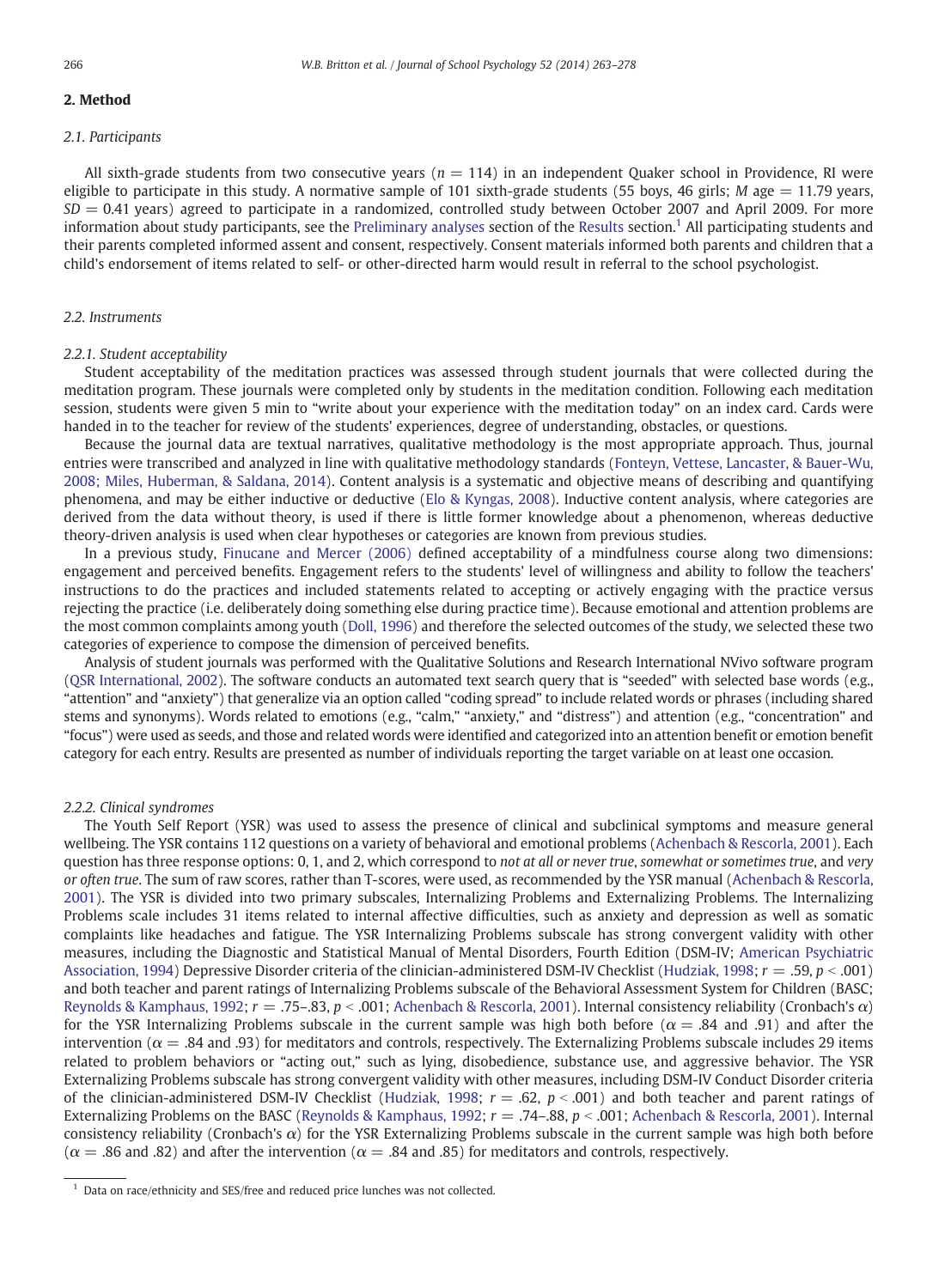The YSR Attention Problems subscale includes 7 items related to concentration (daydreaming), self-control (impulsivity) and school performance and learning. The YSR Attention Problems subscale has strong convergent validity with other measures, including both teacher and parent ratings of the Conners' Ratings Scales ADHD index [\(Conners, 1997a, b](#page-12-0);  $r = .77-0.88$ ,  $p < .001$ ) and the BASC Attention Problem scales [\(Reynolds & Kamphaus, 1992;](#page-14-0)  $r = .58-.82$ ,  $p < .001$ ; [Achenbach & Rescorla, 2001](#page-12-0)). Cronbach's α for the Attention Problems subscale in the current sample was .72 and .70 before and .72 and .80 after the intervention for meditators and controls, respectively.

In addition to clinical syndrome scales, adequate psychological assessment must also screen for endorsement of certain, "critical items" that warrant further clinical attention [\(Weiner, Graham, & Naglieri, 2003\)](#page-15-0). On the YSR, questions related to self-injurious behavior and suicidal ideation "have been rated by clinicians as being critical items requiring special attention" ([Achenbach & Rescorla, 2001, p. 34](#page-12-0)). Large clinical trials in adults often use 1 to 2 suicide-related items that are embedded in a larger scale to assess suicidal ideations associated with drug treatment ([Perroud, 2011; Perroud et al., 2009\)](#page-14-0). For children and adolescents, studies typically use 1 to 2 suicide-related items from the YSR to create a suicidal ideation subscale [\(Dhossche,](#page-13-0) [Ferdinand, van der Ende, Hofstra, & Verhulst, 2002; Espelage & Holt, 2013; Ivarsson, Gillberg, Arvidsson, & Broberg, 2002; Lessard](#page-13-0) [& Moretti, 1998; Vander Stoep et al., 2011\)](#page-13-0). [Desseilles et al. \(2012\)](#page-13-0) found that using single suicide items from commonly employed depression scales was a valid method of assessing suicidality that correlated with both clinician ratings and actual suicide attempts. Similarly, [Vander Stoep et al. \(2011\)](#page-15-0) used a single item from the YSR (#91) in a large sample of sixth graders and found that it was correlated with depression symptomatology as well as future suicide attempts. In a recent study of 661 fifth to eighth graders [\(Espelage & Holt, 2013](#page-13-0)) and in the current study, items 18 ("I deliberately try to hurt or kill myself") and 91 ("I think about killing myself") were combined to make a suicidal ideation/behavior critical item subscale. In a sample of 661 students, the correlation between these 2 variables was .61 [\(Espelage & Holt, 2013](#page-13-0)). Because of the infrequency of endorsement in the current (smaller) sample, correlation calculations were not possible. Endorsement of either of these critical items at any timepoint resulted in immediate referral to the school psychologist.

#### 2.2.3. Affect

As our sample was a nonclinical student group, we opted to include a highly sensitive, nonclinical measure of affect in order to identify changes in emotional health. A modified version of the Spielberger State-Trait Anxiety Inventory — Child version (STAI-C) was used to assess positive and negative affect ([O'Neil, Spielberger, & Hansen, 1969\)](#page-14-0). The STAI-C has been used previously in clinical and nonclinical adolescent samples and is one of the most frequently used instruments in pediatric research [\(Foster &](#page-13-0) [Park, 2012](#page-13-0)). Although the STAI was originally intended to assess anxiety, it is now considered to assess a broad range of emotional states ([Bieling, Antony, & Swinson, 1998; Caci, Bayle, Dossios, Robert, & Boyer, 2003; Gros, Antony, Simms, & McCabe, 2007](#page-12-0)). Similar to the Positive and Negative Affect Scale ([Watson, Clark, & Tellegen, 1988\)](#page-15-0), the STAI-C is a 20-item self-report scale that assesses a respondent's emotional state by rating the presence of negative states ("worried" and "frightened") and positive states ("happy" and "satisfied"; O'Neil [et al., 1969](#page-14-0)). The original child version of the STAI replaced the adult 4-point Likert scale with 3-choice options, very scared, scared, or not scared, but this format has been found to lack sensitivity to detect changes over time ([Bringuier et al., 2009; Foster & Park, 2012\)](#page-12-0). Because visual analog scales of anxiety have been found to be more sensitive than forced choice scales [\(Foster & Park, 2012\)](#page-13-0) and to be associated with more reliability and validity evidence in children ([Bringuier et](#page-12-0) [al., 2009](#page-12-0)), the current study replaced the 3-choice format with a visual analog scale response format. Subjects mark a position on a horizontal line (i.e., from not scared to very scared or from not happy to very happy) on all 20 items; scores are measured in millimeters from the left side of the axis and range from 0 to 75. The standard STAI total scale is computed by summing all negative affect items and all reversed-scored positive affect items, and the total scale ranges from 0 to 1500. Internal consistency reliability (Cronbach's α) for the total score was high both before ( $\alpha = .92$  and .93) and after the intervention ( $\alpha = .93$  and .96) for meditators and controls respectively. A higher value on the total scale indicates more global affect disturbance, including high negative and low positive affect.

In addition to the STAI total scale targeting affective disturbance, we also employed a more narrowly focused variable to represent positive affect. The [WHO's \(1948\)](#page-15-0) definition of health is "not merely the absence of disease or infirmity" but "a state of complete physical, mental and social well-being" (p. 100). Negative affect or psychopathology and positive emotions or wellbeing are functionally distinct [\(Ryff et al., 2006](#page-14-0)). Studies of mindfulness training in adults have found that it increases positive emotions ([Anderson, Lau, Segal, & Bishop, 2007; Nyklicek & Kuijpers, 2008; Ortner et al., 2007](#page-12-0)), and changes in positive affect may be more sensitive to meditation effects in nonclinical samples [\(Roberts-Wolfe, Sacchet, Hastings, Roth, & Britton, 2012](#page-14-0)). However, few studies have examined positive emotions in pre-adolescents, when affective disturbances begin to develop. Changes in positive emotions are particularly important because they are the earliest indicators of future depression, especially in nonclinical samples like the current sample ([Wood & Joseph, 2010\)](#page-15-0). Thus, although the STAI total score reflects "affective disturbance," the total subscale does not provide information about the possible impact of mindfulness training on positive affect. Because of these factors, a 10-item exploratory Positive Affect subscale was created and computed by summing all positive affect items. Cronbach's  $\alpha$  for the STAI Positive Affect subscale was .88 and .83 before and .89 and .92 after the intervention for meditators and controls. respectively.

# 2.2.4. Mindfulness

The Cognitive and Affective Mindfulness Scale (CAMS-R) is a 12-item measure that assesses subjective ability to regulate attention, maintain an awareness of present-moment experience, and maintain an accepting or nonjudgmental attitude toward present-moment experience [\(Feldman et al., 2007\)](#page-13-0). For example, items include "I try to notice my feelings without judging them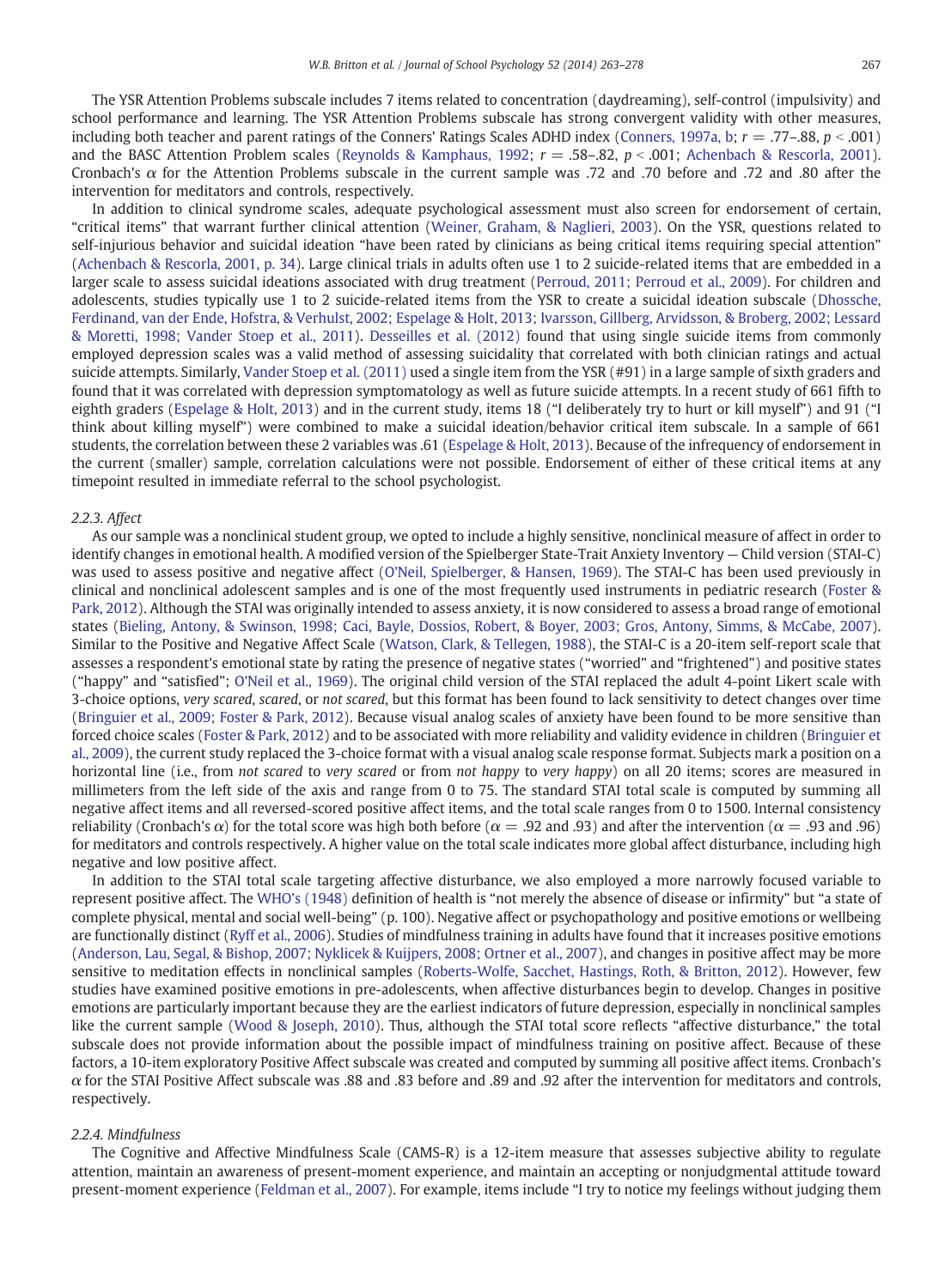as bad or wrong." Participants rate how applicable each statement is to them using a 4-point Likert scale  $(1 = rarely/not \ at \ all \ to$  $4 =$  almost always). Total scores on the scale range from 12 to 48. The scale has demonstrated strong correlations to other measures of mindfulness, such as the Mindful Attention Awareness Scale ([Brown & Ryan, 2003](#page-12-0)), and has demonstrated construct validity evidence through positive associations with wellbeing and negative associations with rumination and worry ([Feldman et](#page-13-0) [al., 2007](#page-13-0)). The CAMS-R has been shown to have good reliability and validity in large heterogeneous student samples ([Feldman et](#page-13-0) [al., 2007\)](#page-13-0) as well as in adolescents [\(Huppert & Johnson, 2010](#page-13-0)). In adolescents who participated in a mindfulness intervention, CAMS-R scores were correlated with amount of mindfulness practice as well as resilience, wellbeing, and emotional stability [\(Huppert & Johnson, 2010\)](#page-13-0). In the current study, the CAMS-R had adequate internal consistency reliability before ( $\alpha = .77$  and .75) and after ( $\alpha$  = .80 and .73) the intervention for both meditators and controls, respectively.

#### 2.3. Procedure

Each year, in accordance with existing school policy, sixth-grade students were divided into four classrooms by a committee of educators who were familiar with the characteristics of each student. The committee was charged with creating four homologous classrooms in which there were symmetrical distributions of students by aptitude, learning style, maturity, social characteristics, and gender. Each fall, two classrooms were randomly assigned to the meditation intervention, while the remaining two classrooms were assigned to an active control condition. Randomization was performed by a simple coin flip. In each spring semester, condition assignment was reversed such that during the course of the sixth-grade year, all students received both the meditation curriculum and the active control curriculum. The current study only analyzed data from the fall semester across two years.

All study participants completed questionnaires before and after the 6-week intervention period. After consent, enrollment, and condition assignment, baseline data were collected from all students by research staff. Data were collected through a packet of questionnaires that were administered at school during regular hours. Researchers were blind to assignment at all time-points of data collection.

#### 2.3.1. Mindfulness training module

The meditation condition in this study consisted of a meditation module lasting 6 weeks. The meditation condition was formulated according to Roth's [\(Roth, 2006, 2008, 2011, in press](#page-14-0)) Integrative Contemplative Pedagogy (ICP), which integrates traditional "third person" didactic, knowledge-based learning, with critical 1st person experiential learning. Third person learning refers to learning or gaining knowledge about a topic by reading books or receiving lectures from teachers or other experts. First person learning refers to learning that comes from the lived experience of the student. For example, in the ancient civilizations of Asia course, the didactic (3rd person) class content consisted of books and lectures about Asian civilizations, whereas the experiential (1st person) component consisted of actually experiencing three different meditation techniques: (1) breath awareness and breath counting; (2) awareness of thoughts, feelings, and sensations; and (3) body sweeps.

On each day during the 6-week trial, the history teacher led students in a short period of silent meditation at the beginning of the history class period. Initial meditation periods lasted only 3 min, whereas the final meditation periods lasted as long as 12 min. Before each meditation, students were asked to sit with a straight back in their desk chairs with their hands folded in their laps. Students were given a choice to sit with their eyes either open or closed during the meditation period. Breath awareness and breath counting were taught for the first 2 weeks, followed by 1 week each devoted to labeling of body sensations; labeling of thoughts, and emotions; and body sweeps. During the final 2 weeks, students were free to select from among the various techniques.

The instructions for the three techniques were as follows:

- 1. Breath awareness: "Practice paying attention to the tips of our noses or our abdomen. If your attention wanders, gently bring it back to either the tip of your nose or the abdomen. Feel the breath pass through your nose or feel the breath settle in your abdomen. Pay attention only to your breathing." Students were also instructed in a breath counting exercise to assist in the breath awareness practice: "Count your breaths in sets of five. Count each inhale/exhale combination as one breath. If you lose count, start again at one. It is not a competition or game to see how many you can count; use the counting as a way to focus on your breathing."
- 2. Awareness of thoughts, feelings, and sensations: "Label thoughts, feelings, and sensations. Thoughts are things in your mind, like, "I wonder if I did my history homework," or "do you think we'll have a pop quiz?" Feelings are things you feel in your body like hunger or boredom. Sensations are things you sense with your body, like an itch or a pain in your back. Once you've labeled your experience, stop paying attention to it and bring your focus back to your breathing."
- 3. Body sweeps: "Practice paying attention to different parts of your bodies by sweeping your attention through your bodies. I will give instructions throughout our sit to guide you through this practice." Students were then instructed to attend to sensations in their feet, legs, abdomen, chest, arms, and head, in successive order.

Following each daily meditation, students were instructed to record their reactions to the meditation in a practice journal. Journals were collected at the end of meditation sessions to serve as markers of responsiveness to the mindfulness training, for student acceptability analysis, as well as indicators of instructor fidelity to the schedule of practices.

Meditation instructions were delivered by the two regular history teachers according to Roth's ICP model. One teacher completed Roth's ICP [\(Roth, in press](#page-14-0)) training and had 5 years of prior daily meditation experience; the second teacher had no prior meditation experience but completed an 8-week Mindfulness-Based Stress Reduction ([Kabat-Zinn, 1990](#page-13-0)) course provided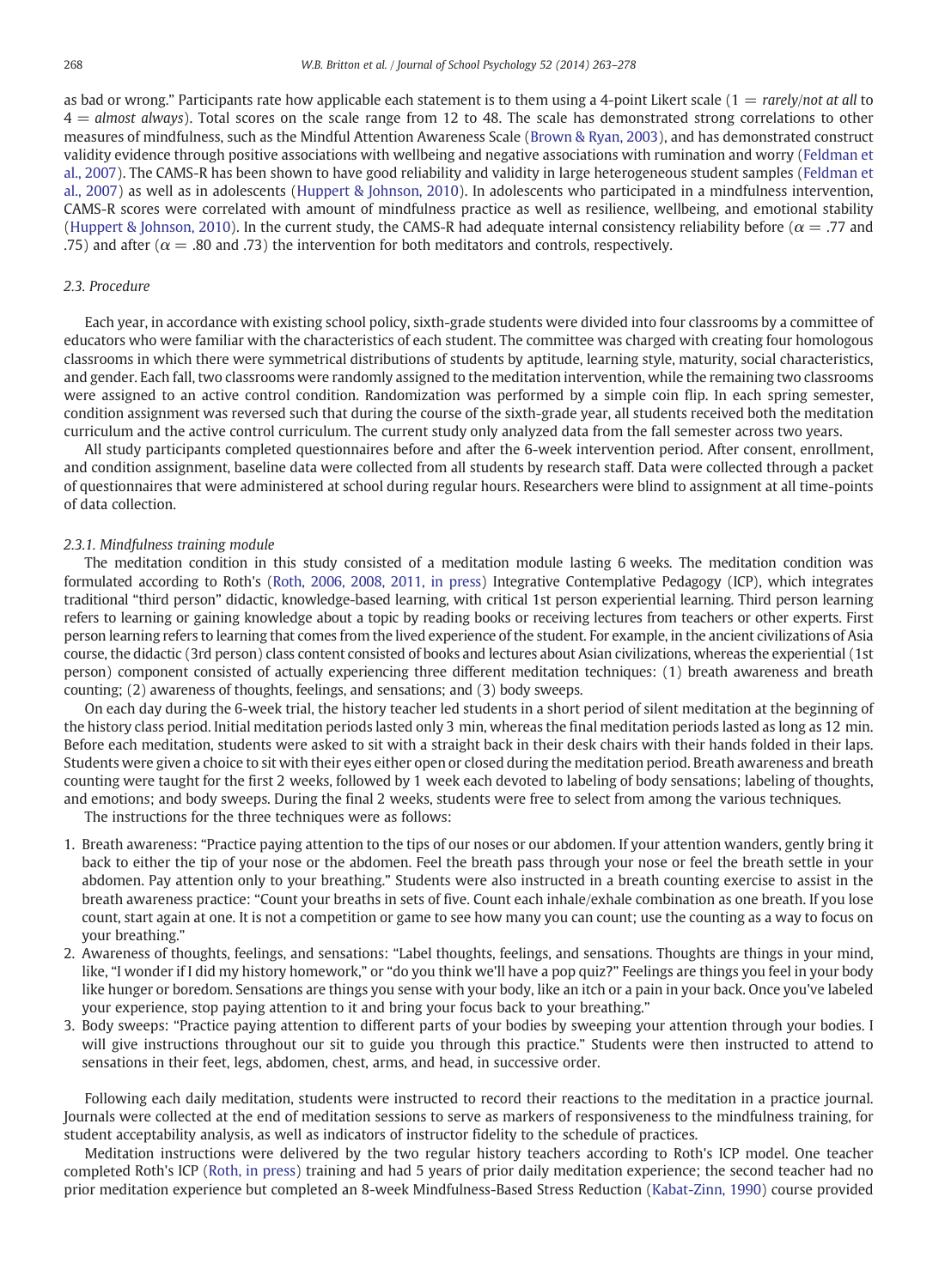<span id="page-6-0"></span>by the research team prior to teaching. Each instructor followed identical practice instruction transcripts on the same schedule that was verified by weekly emails as well as corroborated with student journal entries.

# 2.3.2. Active control condition

The 3rd person (didactic) portion of the active control condition was a 6-week curriculum on ancient African History (including Egypt), taught by the same teacher that taught the meditation condition. To match the meditation condition's 1st person component, the control condition included a nondidactic, experiential, and novel activity that was matched to the didactic content of the class: construction of a 3-dimensional life-sized model of a Pharaoh's tomb.

# 2.4. Data analysis

# 2.4.1. Preliminary analysis

Prior to analysis, all variables were examined for normality and no outliers were found ([Cohen, 2001](#page-12-0)). Preliminary analyses were used to describe baseline characteristics and participant flow and adherence and to investigate any baseline group differences that might affect the main analyses.

#### 2.4.2. Main analysis

The main analyses investigated the effect of the intervention on clinical syndromes, affect, and mindfulness. We conducted separate 2-way repeated measures ANOVAs for each variable to examine changes from baseline to posttreatment. Variables consisted of clinical syndromes (YSR Internalizing Problems, Externalizing Problems, and Attention Problems), affect (Total Affect Disturbance and Positive Affect) and mindfulness (CAMS-R total score). The between-subjects variable was a 2-level group variable, meditation (MED) or active control course (CON). The frequency of suicidal ideation or self-harm before and after meditation and control conditions was assessed with a likelihood ratio test [\(Zar, 1999\)](#page-15-0). Nonsignificant Group-by-Time by teacher interactions for all outcome variables indicated that Group-by-Time interactions did not vary by teacher  $(p > .05)$ ; therefore, we did not adjust for differential teacher effects in the current analyses. A more in-depth investigation of teacher effects is described elsewhere [\(Britton, in preparation](#page-12-0)).

# 2.4.3. Correlation analysis

Pearson product–moment correlation coefficients were used to assess whether changes in mindfulness were associated with improvements in affect and clinical syndromes. Meditators and controls were analyzed separately, to determine whether correlations between variables were related to the intervention or to general trait associations.

Data were analyzed using SPSS 19.0 software. Statistical significance was set at alpha levels <.05 using a two-tailed test. Effect sizes are reported as Cohen's d and interpreted in the following manner: small  $= 0.20$ , medium  $= 0.50$ , and large  $= 0.80$  ([Cohen,](#page-12-0) [2001](#page-12-0)). Because current statistical reporting guidelines ([Cumming, 2014; Kline, 2013; Moher et al., 2010; Wilkinson & APA Task](#page-12-0) [Force for Statistical Inference, 1999](#page-12-0)) recommend interpreting results according to effect size and not statistical significance testing or dichotomous p-value cut-offs, nonsignificant ( $p \ge .05$ ) differences with an effect size of  $d > .20$  are interpreted and discussed as meaningful.

# 3. Results

#### 3.1. Preliminary analyses

Of the 114 eligible parent–student pairs, 101 (88.5%) agreed to participate in the study. One subject (meditator) failed to attend baseline testing and was excluded from analysis. All other enrolled participants completed the intervention and exit testing, leaving an analyzed sample of 100 students (52 meditators and 48 controls), or 87.7% of eligible students in the grade over 2 years. Data were missing for one subject for the STAI and YSR at endpoint. In order to follow CONSORT recommendations for intent-to-treat rather than per protocol analyses ([Schulz, Altman, & Moher, 2010](#page-15-0)), missing data for this questionnaire were imputed using Last Observation Carried Forward analysis, which has been held to be valid when analyzing two treatment groups of equal size, as in the current study ([Shao & Zhong, 2003\)](#page-15-0). There were no statistically significant differences ( $p > .05$ ) between meditating and control groups at baseline for age or gender or for any outcome measures (for baseline outcome measures, refer to [Table 1\)](#page-7-0).

# 3.2. Student acceptability

Students in the meditation condition produced a total of 633 journal entries about their experience with meditation, with an average of 12.2 entries per student and 25.8 words per entry. Based on the coding of qualitative feedback from students, the results regarding engagement and perceived benefits were as follows.

# 3.2.1. Engagement

The majority of students (94%) reported engaging with the practice on nearly every occasion, whereas a small minority of students (6%) rejected the practice at least once. One student reported rejecting the practice to intentionally daydream, and two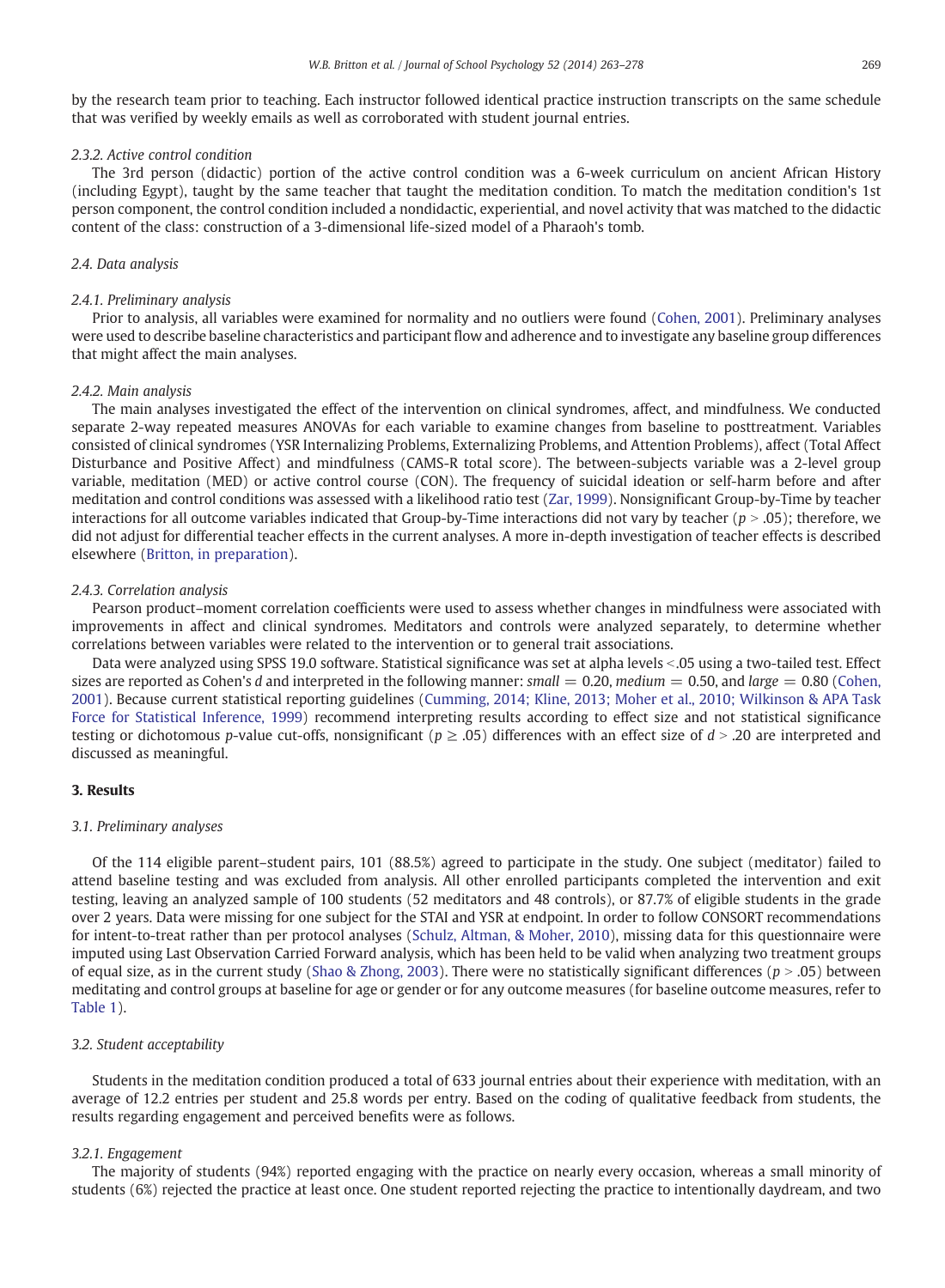# <span id="page-7-0"></span>Table 1

Time and group interaction effects.

| Measure                           | Treatment  | Baseline |       | Posttreatment |           | Time ANOVA |      | Group $\times$ Time<br>ANOVA |      |
|-----------------------------------|------------|----------|-------|---------------|-----------|------------|------|------------------------------|------|
|                                   |            | M        | SD    | M             | <b>SD</b> | F          | d    | F                            | d    |
| STAI total affect disturbance     | <b>MED</b> | 453.9    | 222.6 | 355.7         | 231.4     | $10.0**$   | 0.63 | 4.0#                         | 0.41 |
|                                   | <b>CON</b> | 425.9    | 255.0 | 403.3         | 292.9     |            |      |                              |      |
| STAI positive affect              | <b>MED</b> | 491.2    | 117.8 | 551.7         | 123.1     | $15.3***$  | 0.81 | 3.8#                         | 0.41 |
|                                   | <b>CON</b> | 508.0    | 123.1 | 528.1         | 139.6     |            |      |                              |      |
| YSR Internalizing Problems        | <b>MED</b> | 12.5     | 7.1   | 10.4          | 6.6       | $24.1***$  | 1.00 | 0.7                          | 0.20 |
|                                   | <b>CON</b> | 13.7     | 10.1  | 10.6          | 10.1      |            |      |                              |      |
| <b>YSR Externalizing Problems</b> | <b>MED</b> | 8.4      | 5.8   | 6.9           | 5.2       | $15.4***$  | 0.81 | 0.5                          | 0.20 |
|                                   | <b>CON</b> | 8.1      | 6.1   | 7.0           | 5.6       |            |      |                              |      |
| <b>YSR Attention Problems</b>     | <b>MED</b> | 4.7      | 2.7   | 3.8           | 2.6       | $19.0***$  | 0.87 | 0.7                          | 0.20 |
|                                   | CON        | 4.1      | 2.5   | 3.5           | 2.8       |            |      |                              |      |
| CAMS-R total                      | <b>MED</b> | 33.0     | 5.6   | 33.0          | 6.1       | 0.10       | 0.00 | 0.1                          | 0.00 |
|                                   | <b>CON</b> | 32.9     | 5.7   | 32.6          | 5.5       |            |      |                              |      |

Note. ANOVA = analysis of variance; MED = meditators; CON = controls; SD = standard deviation; STAI = Spielberger State-Trait Anxiety Inventory;  $YSR =$  Youth Self Report; CAMS-R = Cognitive and Affective Mindfulness Scale – Revised.

\*\*\*p < .001, \*\*p < .01, \*p < .05, and #p  $\ge$  .05 and d > .20.

other students indicated non-engagement by reporting that they disrupted the class during the meditation session on at least one occasion. Seven students (13%) reported "feeling bored" or that "the meditation was boring" on at least one occasion but continued to engage despite this evaluation.

# 3.2.2. Perceived benefits

Forty-eight students (92%) reported a perceived benefit of the meditation practices in terms of either an increase in relaxation and decrease in anxiety or an increase in the ability to focus or concentrate. Forty-three students (82%) reported feeling more focused, concentrated, or having less distraction after practicing meditation on at least one occasion. Forty-six students (88%) reported feeling more relaxed and calm or a decrease in stress, anxiety, worry, or tension after practicing meditation on at least one occasion.

# 3.3. Main analysis

#### 3.3.1. Clinical syndromes

The effects of meditation training or active control condition on clinical syndromes were as follows.

3.3.1.1. Time effects. A statistically significant time effect was found for the Internalizing Problems scale of the YSR, indicating that all subjects collapsed across both conditions decreased in these symptoms,  $F(1.98) = 24.1$ ,  $p < .001$ , with a large effect size,  $d = 1.00$ . Similar statistically significant time effects were found for Externalizing Problems,  $F(1.98) = 15.4$ ,  $p < .001$ ,  $d = 0.81$ , and Attention Problems,  $F(1,98) = 19.0$ ,  $p < .001$ ,  $d = 0.87$ . Further analyses revealed that all measured scales showed significant decreases for both meditators (all  $p < .01$ ) and controls (all  $p < .05$ ) from baseline to postintervention, indicating large improvements in clinical symptoms in both groups over the 6-week period.

3.3.1.2. Group-by-Time interactions. Contrary to predictions of greater improvements in the mindfulness condition, two-way (Group-by-Time) interactions were not statistically significant for Internalizing Problems,  $F(1,98) = 0.7$ ,  $p = .39$ ,  $d = 0.20$ , Externalizing Problems  $F(1,98) = .48$ ,  $p = .49$ ,  $d = 0.20$ , or Attention Problems,  $F(1,98) = 0.7$ ,  $p = .40$ ,  $d = 0.20$ , indicating that neither group improved more than the other.

# 3.3.2. Suicidal ideation or self-harm

In line with predictions, mindfulness produced greater reductions in the development of suicidality and self-harm than the control condition. At baseline, one student in each group (meditators and controls) reported suicidal ideation or self-harm. However, we found that control students were more likely than students in the meditation group to develop suicidal ideation or self-harm over the 6-week trial period. At postintervention, 5 controls (10.4% of controls) reported either suicidal ideation or self-harm, whereas no meditators reported such behavior or ideation. This difference was statistically significant (likelihood ratio  $= 7.73$ ,  $p = .005$ ). All students who endorsed high-risk items were assessed immediately by the school psychologist to determine the need for additional evaluation, treatment, or continued monitoring.

# 3.3.3. Affect

The effects of mindfulness and active control conditions affect were as follow.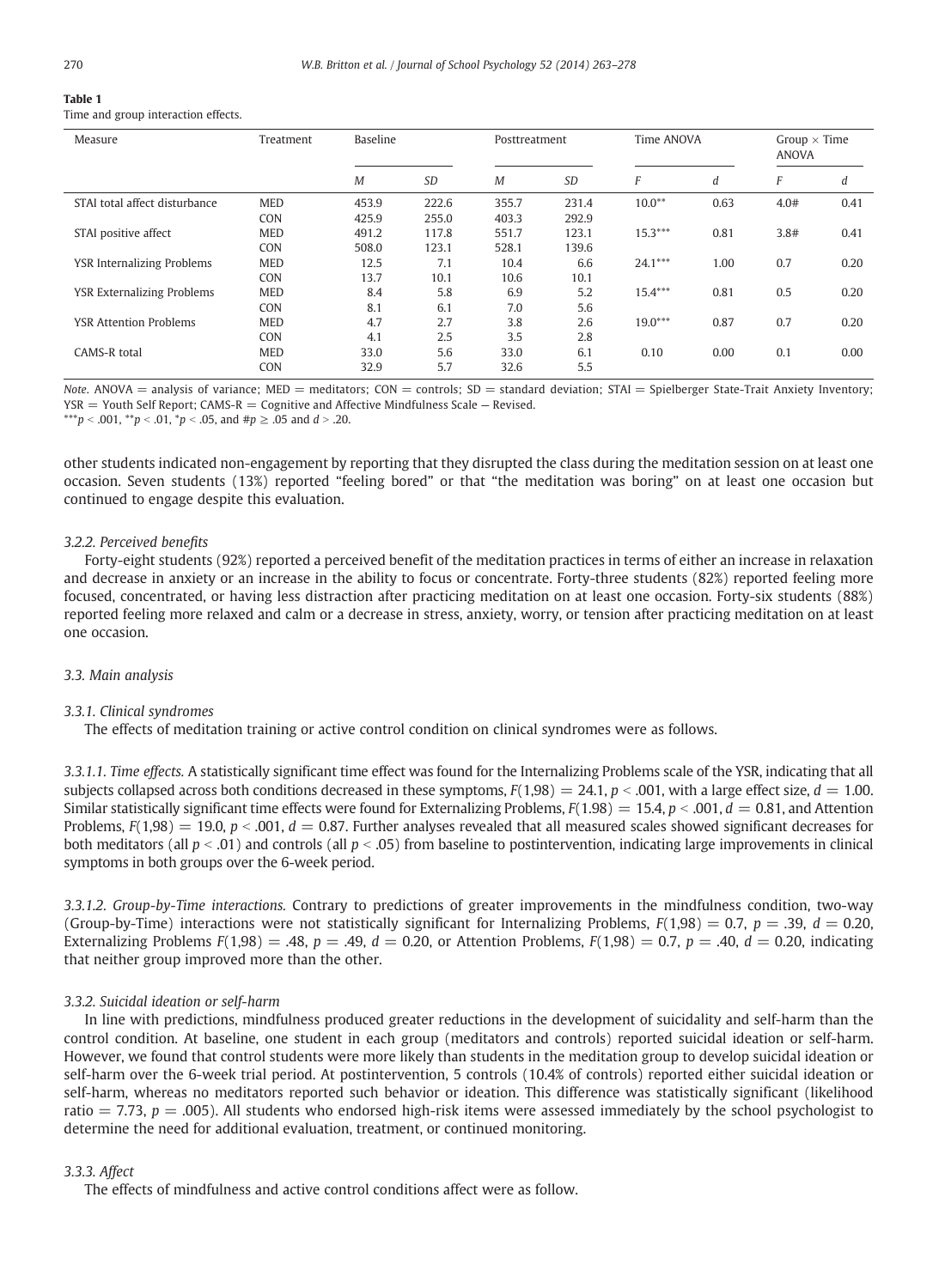3.3.3.1. Time effects. A significant time effect for both total affect disturbance,  $F(1,98) = 10.04$ ,  $p = .002$ ,  $d = 0.63$ , and positive affect,  $F(1,98) = 15.3$ ,  $p < .001$ ,  $d = 0.81$ , indicated a reduction in overall affect disturbance and an increase in positive affect and for all participants across the 6-week trial period.

3.3.3.2. Group-by-Time interactions. Compared to controls, meditators showed greater reductions in total affect disturbance, with a small to medium effect size, although the difference was not statistically significant,  $F(1,98) = 3.95$ ,  $p = .050$ ,  $d = 0.41$ . Meditators showed greater increases in positive affect over the trial period as compared to controls, and although the difference was not statistically significant,  $F(1,98) = 3.82$ ,  $p = .053$ ,  $d = 0.41$ , the effect size indicates a valid relationship between mindfulness training and increased positive affect that is worthy of further investigation.

#### 3.3.4. Mindfulness

No significant changes in self-reported mindfulness were found among any groups over time,  $F(1.98) = 0.1$ ,  $p = .78$ ,  $d = 0.00$ . The Group-by-Time interaction for mindfulness was not significant,  $F(1.98) = .110$ ,  $p = .74$ ,  $d = 0.00$ , indicating that, contrary to hypotheses, mindfulness training did not increase scores on this mindfulness scale.

#### 3.4. Correlation analysis

As predicted, improvements in CAMS-R total score among meditators were significantly correlated with reductions in overall affect disturbance ( $r = -.44$ ,  $p = .001$ ) and with increases in positive affect ( $r = .43$ ,  $p = .002$ ) as measured by the STAI. See Table 2. These correlations were not statistically significant within the control group ( $r = .09$ ,  $p > .05$  for positive affect and  $r = .01$ ,  $p > 0.05$  for total affect disturbance). In both meditators and controls, changes in mindfulness scores were not correlated significantly with any of the YSR measures.

# 4. Discussion

In an attempt to improve upon the methodological limitations of wait-list controlled, elective, school-based mindfulness intervention studies, the present study examined a curriculum-integrated, teacher-taught meditation intervention in comparison to an equally novel, engaging and experientially-based control in a randomized trial. As the field of school-based mindfulness interventions approaches the point of public policy and the implementation of meditation within schools becomes ever more common, this study offers a model of how such interventions might function, and how they might differ from other school-based interventions (e.g. afterschool electives). The study had several objectives: to assess feasibility and acceptability, to investigate whether mindfulness-meditation alone had any effects, and to compare the meditation program to an active control condition.

In terms of feasibility, the results of the present study suggest that incorporating a meditation intervention into a standard school curriculum is feasible to teachers and administrators and acceptable to students. According to student journals, the majority of students both engaged with the practice and reported perceived benefits. Educators informally reported that the meditation was easy to implement within the Asian history curriculum and that students were eager to learn new techniques and looked forward to the daily meditation period. Other teachers noted that students asked for brief meditation periods at the start of their classes, indicating the popularity of some of the meditative techniques. Administrators responded positively to the intervention, recommending its permanent inclusion in the school's history curriculum.

Comparing the mindfulness intervention to an equally engaging active control condition yielded mixed results. Both the meditation group and the active control group produced equally large decreases in clinical symptoms, such as Internalizing Problems, Externalizing Problems, and Attention Problems, with large effect sizes (all  $ds > 0.80$ ), but no difference in magnitude between groups. On measures of both total affect disturbance and positive affect, meditators showed greater improvements over controls with small to medium effect sizes (ds = .41) that were not statistically significant ( $p = .05$  and  $p = .053$ , respectively). Interpretation of results based on dichotomous significance testing p-value cutoffs suggests that mindfulness training yields no benefit on affect beyond those produced by building an Egyptian sarcophagus. In contrast, interpretation based on effect size estimates indicates mindfulness training yields a small to medium effect size benefit in affect over the active control condition.

#### Table 2

Correlations between changes in outcomes and changes in mindfulness for meditators and controls.

| Correlation $(r)$                                                                                                                                                         | <b>MED</b>                                     | <b>CON</b>                               |
|---------------------------------------------------------------------------------------------------------------------------------------------------------------------------|------------------------------------------------|------------------------------------------|
| CAMS-R total<br>STAI total affect disturbance<br>STAI positive affect<br>YSR Internalizing Problems<br><b>YSR Externalizing Problems</b><br><b>YSR Attention Problems</b> | $-.46***$<br>$.37*$<br>$-.22$<br>.17<br>$-.17$ | .01<br>.09<br>$-.23$<br>$-.03$<br>$-.23$ |

Note. MED = meditators; CON = controls; CAMS-R = Cognitive and Affective Mindfulness Scale - Revised; STAI = Spielberger State-Trait Anxiety Inventory;  $YSR =$  Youth Self Report.

\*\*  $p < .01$ .

 $p < .05$ .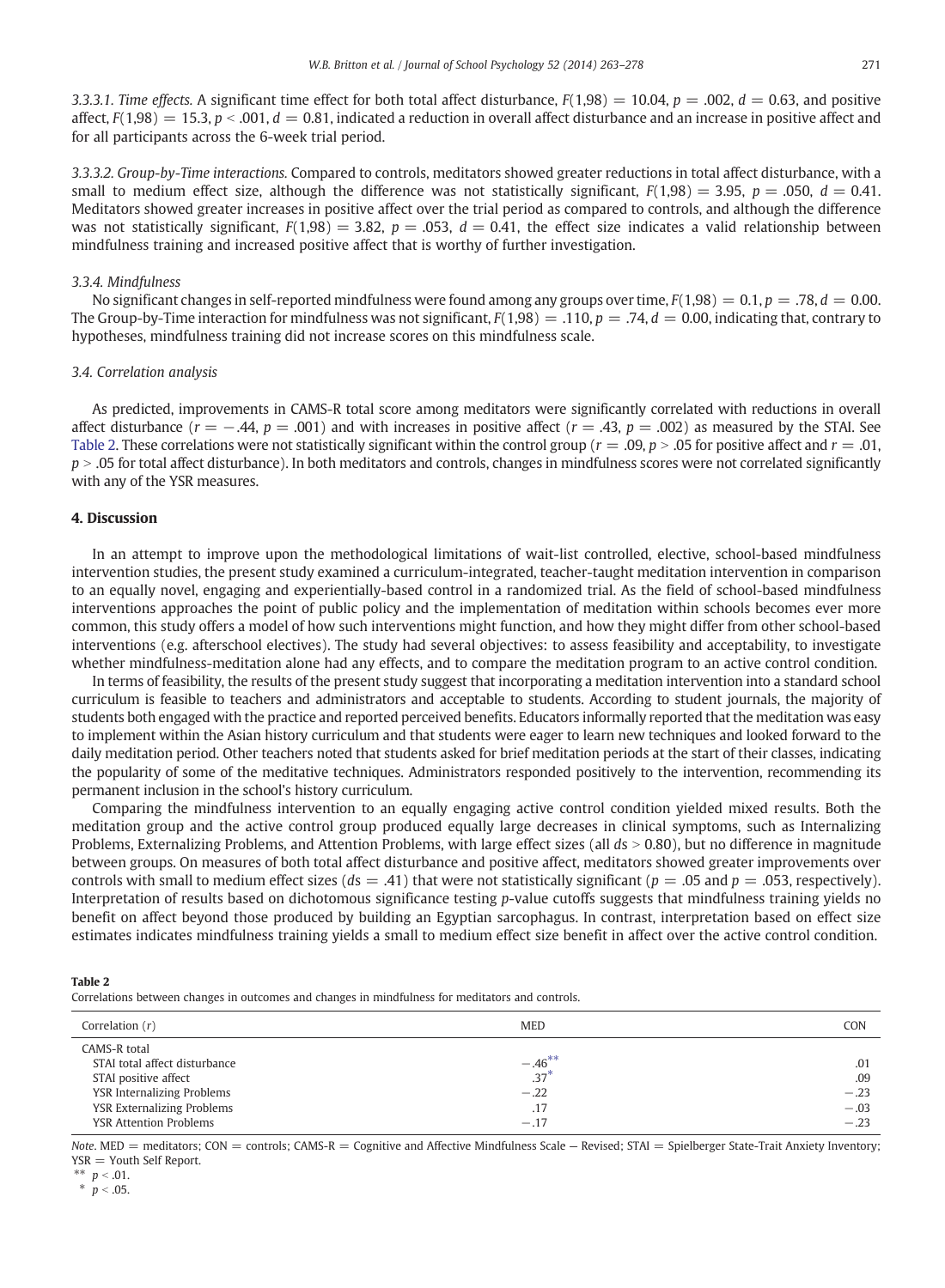Whereas decreases in clinical symptoms did not differ by group, mindfulness training did show larger improvements than controls on measures of suicidal ideation. Children who were randomized to the meditation group had a reduced risk of developing suicidal ideation and thoughts of self-harm compared to the controls. With such a small sample, and limited follow-up, it is difficult to conclude that these effects were due to meditation. However, these preliminary results are encouraging, especially given the prevalence of both suicidal ideation and self-harm in adolescents. Suicidal ideation is relatively common in adolescents, even in nonclinical samples [\(Kloos, Collins, Weller, & Weller, 2007](#page-13-0)). About 20% of middle school children [\(Go & Cupertino, 2001](#page-13-0)) and high school students ([Field, Diego, & Sanders, 2001\)](#page-13-0) in the United States admit suicidal ideation, with similar estimates (16% to 32%) in other countries ([Kirkcaldy, Eysenck, & Siefen, 2004; Peltzer & Pengpid, 2012\)](#page-13-0) and varied endorsement depending on the wording of the question. Endorsement of "thoughts of killing oneself" in community samples has been estimated at 5% to 6% for sixth-grade students [\(Stoep, McCauley, Flynn, & Stone, 2009\)](#page-15-0) with an increase to 11.3% for eighth-grade students and 14.5% for twelfth-grade students ([Pfeffer, 1997; Stoep et al., 2009\)](#page-14-0).

Deliberate self-injury in adolescents is also not uncommon, with incidence estimates between 5% and 47% of the general adolescent population and between 20% and 60% of clinical adolescent populations [\(Favazza, 1998; Laye-Gindhu & Schonert-Reichl,](#page-13-0) [2005; Lloyd-Richardson, Perrine, Dierker, & Kelley, 2007; Nock & Prinstein, 2005; Ross & Heath, 2002\)](#page-13-0). For middle schoolers, approximately 7.5% admit self-injury ([Hilt, Nock, Lloyd-Richardson, & Prinstein, 2008](#page-13-0)), with typical age of onset starting around 12 years [\(Rodham & Hawton, 2009\)](#page-14-0), the age of the current sample. Thus, the incidence of suicidal ideation and self-harm in our sixth grade sample is comparable to other nonclinical samples, which highlights the need for both increased monitoring and intervention in this age group [\(Pfeffer, 2001\)](#page-14-0).

Students in both groups displayed large improvements on each of the three clinical symptom subscales measured, as well as affective measures, suggesting that whereas the meditation instruction produced observable cognitive and affective benefits, these benefits were mirrored by similar improvements among those in the active control history class. Several explanations for this concurrent improvement are possible. First, as both courses involved novel, nondidactic classroom activities, it is possible that considerable benefits in attention and affect can be produced by a wide range of engaging, experiential activities that are not limited to meditation. For example, [Pinniger, Brown, Thorsteinsson, and McKinley \(2012\)](#page-14-0) found that tango dancing was equally beneficial as mindfulness training for depression, and more beneficial for stress. Second, because the teachers who taught the meditations also instructed the control groups, and the effect of teachers' own contemplative practices can influence their moods and prosocial behaviors ([Kemeny et al., 2012](#page-13-0)), it is possible that the benefits shown by all participants may be due to shared exposure to a contemplative teacher. Indeed, evidence from the field of contemplative education suggests that intervening with teachers, instead of directly with students, may be an equally or more effective method for yielding desired behavioral outcomes in students, in addition to making teaching more engaging and effective for teachers ([Jennings & Greenberg, 2009; Roeser,](#page-13-0) [Skinner, Beers, & Jennings, 2012](#page-13-0)). Third, with only three response options (0, 1, and 2), the YSR may be less sensitive to change than the STAI-C, which detected nonsignificant ( $p = .05$ ) Group-by-Time effects with a small to medium effect size ( $d = .41$ ). Finally, it is also possible that the nonclinical severity of symptoms at baseline could have contributed to fewer group differences on clinical symptom scales.

Although there were no group differences in measures of mindfulness, improvements on the STAI were associated with increases in self-reported mindfulness scores in meditators but not controls, which offers partial support of our proof of concept: that "mindfulness" is what mediates improvements. Neither meditators nor controls showed significant changes on the subjective mindfulness measure over the intervention period. At present, however, researchers have questioned the validity of self-reported mindfulness measures because the ability to report on one's level of awareness requires self-awareness itself, thus self-reporting on mindfulness becomes inherently problematic ([Grossman & Van Dam, 2011; Van Dam, Earleywine, & Borders, 2010; Van Dam,](#page-13-0) [Hobkirk, Danoff-Burg, & Earleywine, 2012\)](#page-13-0). In addition, it may be that the small dosage of meditation was insufficient to generate group-level effects. For example, [Huppert and Johnson \(2010\)](#page-13-0) found only trend level changes on self-reported mindfulness (CAMS-R) after mindfulness training for the whole group but greater increases in CAMS-R scores in adolescents who practiced more. Although our sample scored in a similar range on the CAMS-R as [Huppert and Johnson \(2010\)](#page-13-0) sample, it is possible that the lack of change on this measure was due to our sample's prior exposure to the contemplative environment of a Quaker school (e.g., silent Quaker meetings).

# 4.1. Strengths, limitations, and recommendations for future research

The study included strengths as well as limitations. In terms of strengths, this study is a randomized control trial with an active control group, and as such represents one of the few rigorous trials of a school-based mindfulness program in a field that is plagued by poor quality research ([Greenberg & Harris, 2012](#page-13-0)). In addition, this study is one of the few to isolate the effects of mindfulness meditation practice, independent of other components that are often included in mindfulness-based interventions, such as social interaction/dyads, yoga, or other skills training. Similarly, this study is one of the few to compare mindfulness with an equally novel and engaging active control condition, rather than a passive no-treatment condition or waitlist. Together, these design choices help address the question of how much of the benefits reported by previous school-based mindfulness interventions is due to actual mindfulness meditation and how much is due to non-specific effects. In addition, because the meditation intervention was integrated into a standard classroom curriculum that was required for all students and taught by the regular teacher, this study may reduce the self-selection bias and threats to external validity that are present in studies of after-school or pull out programs that are taught by specialists. The fact that the same teacher taught both meditation and control conditions controls for teacher personality effects across conditions, which also helps isolate the effects of the meditation practice. Although the study has many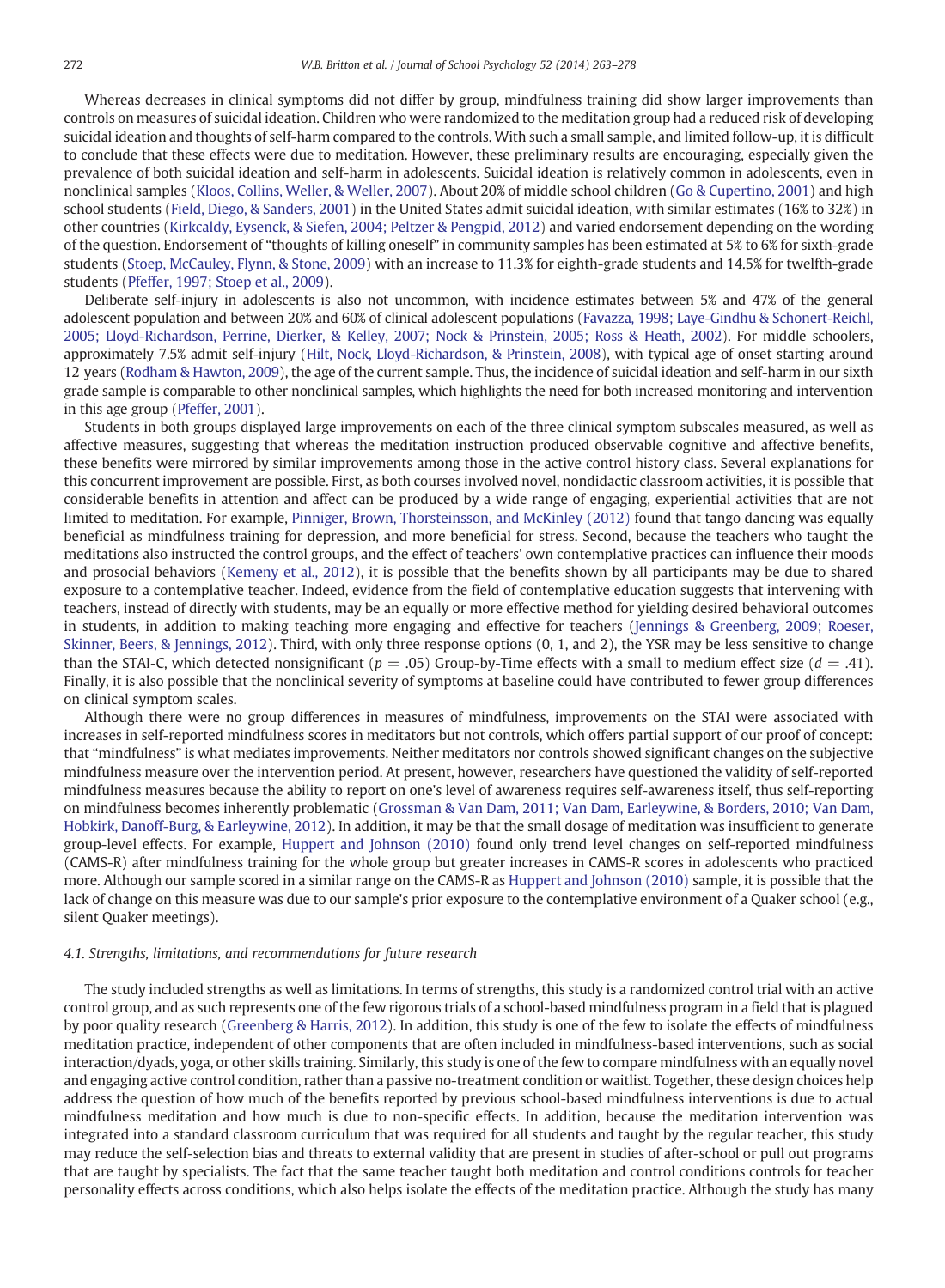strengths, it also has many limitations that should be considered when interpreting the findings and when designing future studies.

# 4.1.1. Measurement limitations

The measures in the current study have several limitations. First and more generally, all measures were self-report which are subject to demand characteristic and expectancy effects. Future studies are encouraged to employ additional behavior observations by teachers and parents and objective laboratory measures. Second, it should also be noted that we modified the response format of the STAI from a Likert to a visual analog scale, which may have increased its ability to detect small Group-by-Time differences, but also presents challenges to its validity and generalizability [\(McCormack, Horne, & Sheather, 1988; Wewers & Lowe, 1990\)](#page-14-0). Similarly, our exploratory Positive Affect subscale can only suggest that mindfulness-related changes in positive affect should be investigated with validated scales in future studies. We also recommend that future studies employ measures of wellbeing that purposefully assess the full range of functioning (i.e., global life satisfaction). Third, our measure of suicidal ideation and behavior only consisted of 2 items that were extracted from a larger scale, which raises questions of reliability and validity. Although this method is a commonly used and valid method of assessing suicidality ([Desseilles et al., 2012; Dhossche et al., 2002; Espelage & Holt, 2013; Ivarsson et al., 2002;](#page-13-0) [Lessard & Moretti, 1998; Vander Stoep et al., 2011](#page-13-0)), future studies should use scales that are specifically designed to assess suicidality. Fourth, our assessment of student acceptability used qualitative methods that, although valid ([Elo & Kyngas, 2008](#page-13-0)), could be measured more systematically with quantitative measures. Similarly, school feasibility and the attitudes of educations, administrators and parents were measured informally and should also be systematically assessed with questionnaires. Future studies should be careful to employ sensitive measures that can detect small changes over a short period of time and assess the full range of functioning, including both suicidal ideation and self harm and wellbeing and flourishing. Self-report measures should be triangulated with objective neuropsychological measures [\(Baijal, Jha, Kiyonaga, Singh, & Srinivasan, 2011; van de Weijer-Bergsma, Formsma, de Bruin,](#page-12-0) [& Bogels, 2012](#page-12-0)) and observational raters who are blind to treatment allocation ([Carboni et al., 2013](#page-12-0)).

# 4.1.2. Sample selection limitations

The current study has many limitations related to the sample. The study was conducted in a Quaker school, and although we did not assess race, ethnicity, or socioeconomic status, there is likely an overrepresentation of high-income, Caucasian families in our sample than the general population. Little can be surmised about the generalizability of these results for students outside of Quaker contexts; it may be that such students benefit more from mindfulness interventions because they are more comfortable with contemplative practices, given the regularity of silent meetings at Quaker schools. Similarly, the teachers and administrators appeared in support of the meditation program, but this appearance may be an artifact of a Quaker school orientation. Alternatively, Quaker students may actually benefit less than non-Quaker students from a mindfulness intervention, given that such meetings may already serve the purpose of cultivating the skills associated with mindfulness. To determine these intervention effects, further intervention research is needed to compare the effectiveness of interventions between students from schools with differing school philosophies and cultural practices.

An important question that future studies should be investigating is whether mindfulness or meditation training is equally beneficial for everyone or whether some individuals may be better off with other approaches. Indeed, studies in adults have found that pre-existing characteristics predict treatment outcome [\(Cordon, Brown, & Gibson, 2009\)](#page-12-0) and that mindfulness or meditation-based interventions may be maximally effective ([Arch & Ayers, 2013; Ma & Teasdale, 2004; Teasdale et al., 2000](#page-12-0)), ineffective ([Jazaieri, Goldin, Werner, Ziv, & Gross, 2012; Mularski et al., 2009](#page-13-0)), or even contraindicated for certain types of people ([Arch & Ayers, 2013; Ma & Teasdale, 2004\)](#page-12-0). Although some clinical studies in children share the same self-selection bias as adult studies, many school-based programs are implemented at the institutional level so that all students receive meditation as part of school and not by individual elective ([Metz et al., 2013\)](#page-14-0). In this context, the question of individual differences in response to meditation is even more important. So far, the effects of mindfulness-based training programs in children and adolescents have been found to be effected by pre-existing characteristics, including baseline levels of executive function [\(Flook et al., 2010](#page-13-0)), developmental age [\(Schonert-Reichl & Lawlor, 2010](#page-15-0)), family environment ([Barnes, Gregoski, Tingen, & Treiber, 2010\)](#page-12-0), and gene by environment interactions [\(Gregoski et al., 2012](#page-13-0)), such that some children benefit more than others and some do not benefit. Thus, it has been recommended that "researchers need to be cognizant of the possibility of iatrogenic effects that certain practices could have with children of different ages and characteristics" ([Greenberg & Harris, 2012, p. 164\)](#page-13-0). Future studies should be sure to assess race, ethnicity and socioeconomic status, and free/reduced price lunch status.

# 4.1.3. Intervention-related limitations and suggestions

The current study has several limitations related to the interventions, including treatment fidelity, parallel changes in both groups, dosage considerations, and teacher qualities.

4.1.3.1. Treatment fidelity. Although we tried to carefully match the mindfulness and active control conditions for comparability, we did not formally assess the fidelity of the teacher to adhere to either protocol and, therefore, cannot be sure that the students received the conditions we planned. Although the teachers' course curriculum plans and the students' meditation journals give some indication that the meditation protocol was followed, future studies should assess treatment fidelity of all conditions in a much more rigorous and formal manner. Similarly, only students in the meditation condition completed journals about their experience, which not only leaves the experience of the control students unexamined but also introduces the possibility that any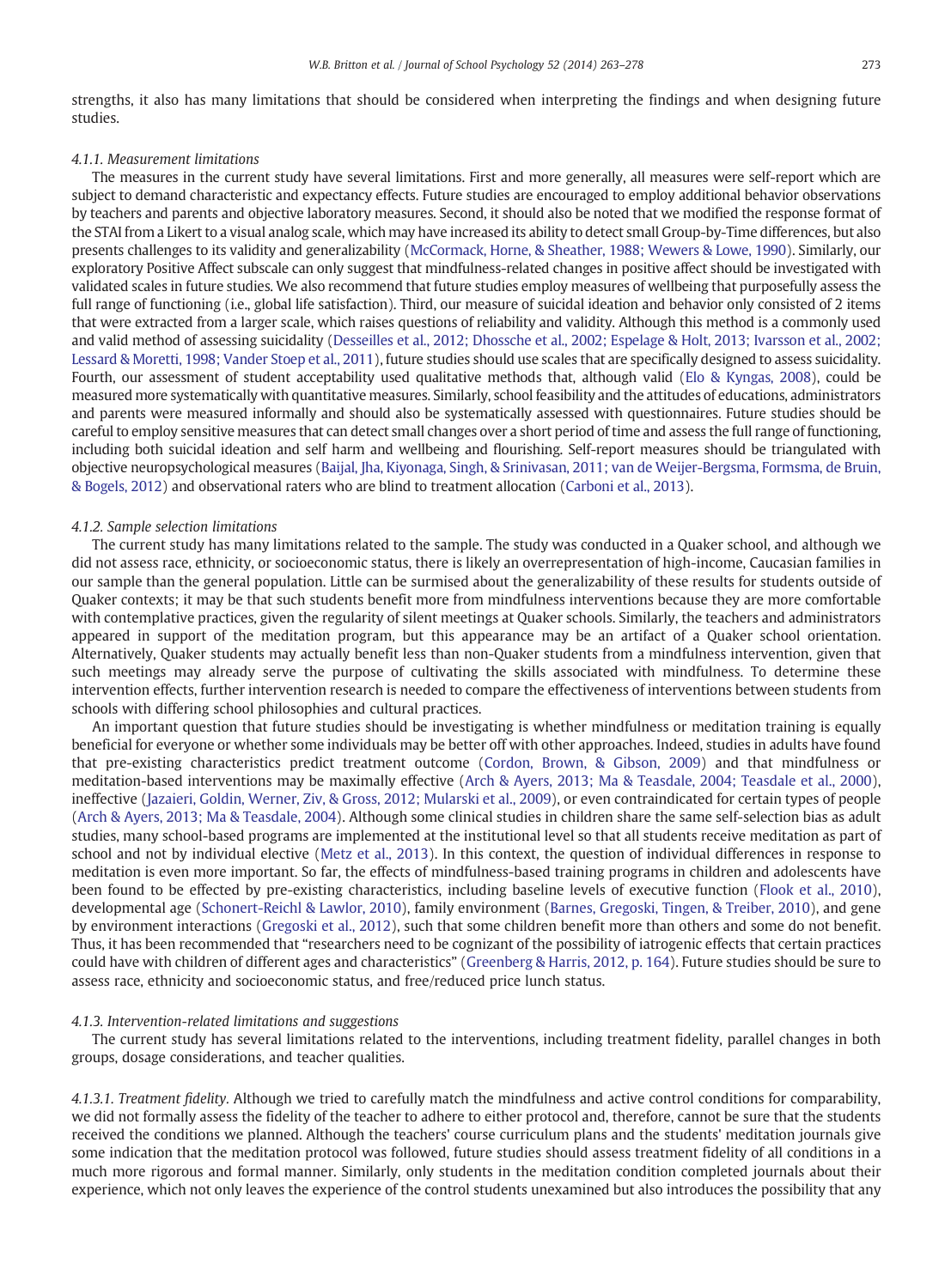changes or benefits produced in the meditation condition were due to journal writing rather than meditating. Future studies should exercise even more rigor in ensuring comparability between comparison conditions in order to make valid conclusions.

4.1.3.2. Parallel changes in both groups. Although the results of this study suggest that mindfulness training may yield specific benefits beyond the control condition for suicidality and possibly affect, mindfulness training yielded largely equal benefits on clinical symptoms as building a tomb. There are many possible reasons why mindfulness training did not yield stronger benefits over the control. One possibility is low levels of clinical symptoms at baseline, leading to a floor effect, although this would not explain why both conditions produced large, statistically significant improvements. Detecting differences between two active treatments requires larger sample sizes than comparing to a passive or waitlist control because the anticipated differences are smaller. Indeed, the study was powered to detect medium to large between group differences but was underpowered to detect smaller differences, which may explain why the differences in affect had meaningful effect sizes but were not statistically significant.

Another potential cause of group parity is that the isolation of mindfulness meditation (excluding dyads, yoga, or other exercises) and the brevity of the intervention and the short duration of daily meditations may have reduced the effectiveness of the intervention. The high quality of the control group's alternate activity (e.g., versus the absence of activities in a waitlist control design) also contributed to the lack of difference between conditions. The lack of difference between conditions may be interpreted in several ways. As described above, both conditions produced large benefits on multiple measures, which may indicate that many novel activities in school, including mindfulness meditation, are beneficial for children's mental health. Similarly, a recent meta-analysis of meditation programs versus active controls concluded that there was "no evidence that meditation programs were better than any active treatment" ([Goyal et al., 2014, p. 357](#page-13-0)). However, even if the pretest-to-posttest comparisons show gains, sizeable effects, and significant differences from baseline, we cannot rule out maturation, simple passage of time, or repeated assessment as the potential "causes" of the differences. Following this reasoning, we cannot infer global potential beneficial effects of the meditation intervention (or the comparison intervention).

4.1.3.3. Dosage. The ideal meditation "dosage" for children and adolescents is still unknown. Students in the present study meditated for approximately 5 to 10 min a day for 4 to 5 days a week. This amount of meditation time is limited as compared to that of clinical mindfulness interventions for adults, which commonly involve as much as 45 min of practice a day ([Segal, Teasdale,](#page-15-0) [& Williams, 2002; Teasdale et al., 2000\)](#page-15-0) and other homework exercises. Some adolescent interventions have demonstrated effects with 20 or more minutes of daily practice ([Biegel et al., 2009; Saltzman & Goldin, 2008](#page-12-0)), yet other studies have recorded significant effects of meditation in children and adolescents with as little as 5 to 10 min of daily meditation ([Britton et al., 2010; Fernando](#page-12-0) [& Keller, 2012; Saltzman & Goldin, 2008; Zylowska et al., 2008](#page-12-0)). Although the present study involved a single daily meditation period, at least one other study has incorporated a thrice-daily meditation intervention ([Schonert-Reichl & Lawlor, 2010\)](#page-15-0). The intervention in question is notable because of the ease with which it was integrated into a sixth-grade history course. Further research should examine the impact of increased meditation time, especially the efficacy of mandated "homework" mindfulness practice. In the present study, although students were not instructed to practice outside of class, anecdotal evidence suggests that some of them elected to meditate in their free time. Thus, dosage may have varied significantly between students, and total time meditating may be related to emotional changes.

Although we found a decreased risk for developing suicidal ideation within the mindfulness meditation group, the present intervention was only delivered over a 6-week period. A longer follow-up period and longitudinal data with a larger sample would be helpful in determining whether mindfulness training is capable of providing long-term protection against serious mental illness and suicidal ideation. In addition, because all children that endorsed high-risk items were referred to the school psychologist, the impact of external treatment on study outcomes is unknown.

4.1.3.4. Teachers. Two different teachers participated in the study and served as their own controls by teaching both meditation and control conditions. Although this design controls for teacher or personality effects across conditions, this design does not control for difference in instructor enthusiasm. Ideally the control instructor would believe as strongly in the efficacy of the control condition ([MacCoon et al., 2012\)](#page-14-0). Although each one served as their own control, they had different levels of prior training in mindfulness and may have differed in the quality of their delivery or impact on children. On one hand, this range of training is representative of school-based mindfulness programs, but training warrants further investigation, which is beyond the scope of this article and covered elsewhere ([Britton, in preparation; Jennings & Greenberg, 2009; Singh, Lancioni, Winton, Karazsia, & Singh,](#page-12-0) [2013](#page-12-0)). The impact of different levels of instructor mindfulness practice or training may begin to answer the minimal training prerequisites to serve as successful interventionists ([Britton, in preparation; Jennings, Frank, Snowberg, Coccia, & Greenberg, 2013;](#page-12-0) [Jennings & Greenberg, 2009\)](#page-12-0).

# 4.2. Conclusion

The current enthusiasm and implementation of school-based mindfulness or meditation programs have outpaced the empirical support for the efficacy of the programs. High-quality randomized control trials are few. In the present study, sixth-grade children were randomized into a mindfulness meditation training compared to an equally novel and engaging active control condition as part of standard, mandatory middle school course curriculum. Although both conditions showed large improvements in Internalizing Problems, Externalizing Problems, Attention Problems, and affect, students in the mindfulness meditation condition showed reduced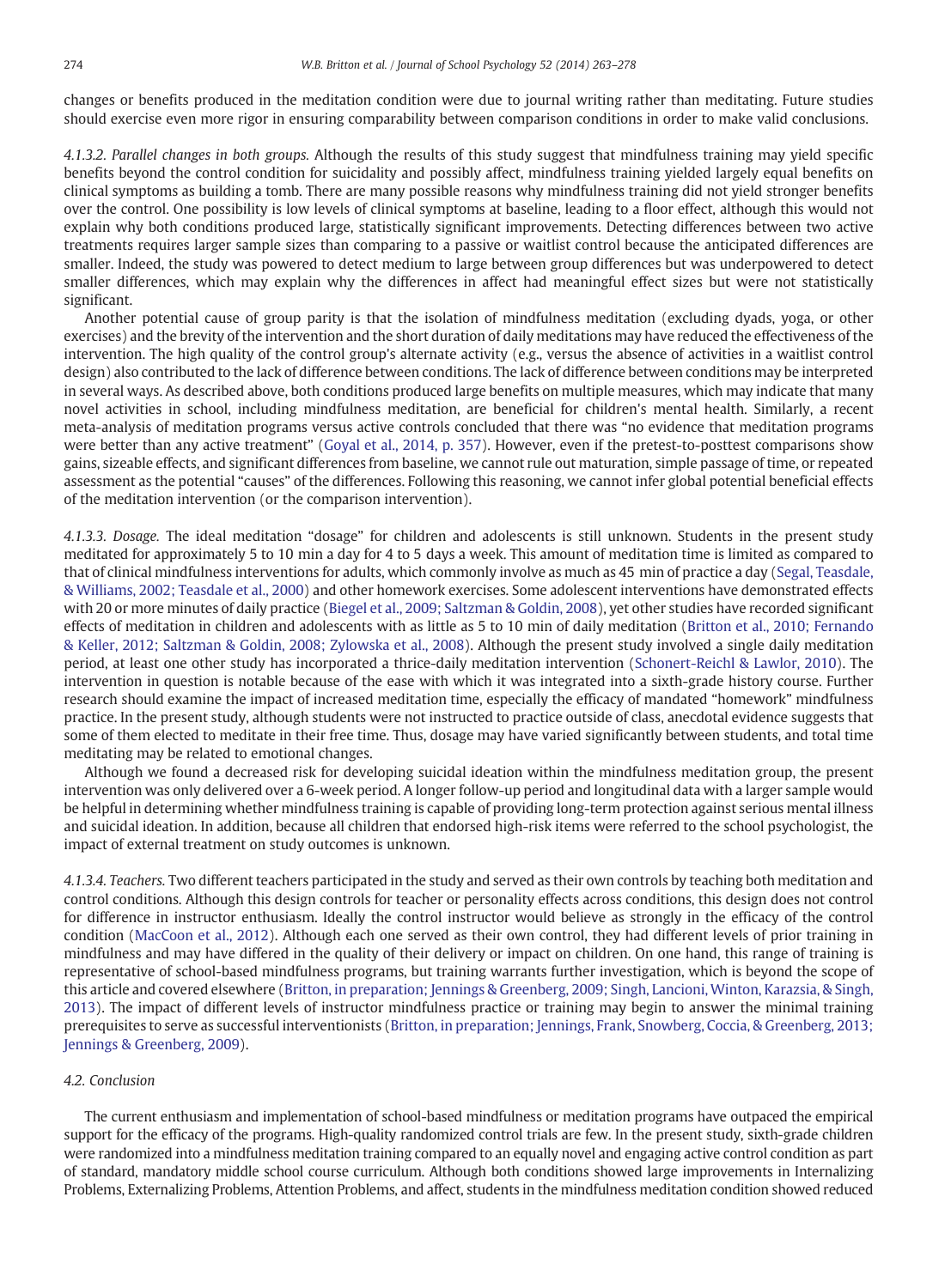<span id="page-12-0"></span>risk of developing suicidal ideation and self-harming thoughts and behaviors. These results suggest that mindfulness training may yield both unique and nonspecific effects that are shared by other novel activities. Further research with a larger sample is recommended to ascertain whether the observed effects can be replicated and to determine the extent to which meditation can produce long-term prophylactic effects.

# Acknowledgments

Funding for this research was provided by grants T32-AT001287, MH067553-05, and K23-AT006328-01A1 from the National Institutes of Health, the Mind and Life Institute, the Lenz Foundation, the Hershey Foundation, and the Brown University Contemplative Studies Initiative. We would also like to thank the Clinical and Affective Neuroscience Laboratory and the Moses Brown School for their help and collaboration.

# References

- Achenbach, T., & Rescorla, L. (2001). [Manual for ASEBA school-age forms and profiles: Youth Self Report.](http://refhub.elsevier.com/S0022-4405(14)00029-6/rf0790) Burlington VT: University of Vermont, Research Center for [Children, Youth, & Families.](http://refhub.elsevier.com/S0022-4405(14)00029-6/rf0790)
- American Psychiatric Association (1994). [Diagnostic and Statistical Manual of Mental Disorders. \(4th ed.\). Washington, DC: Author.](http://refhub.elsevier.com/S0022-4405(14)00029-6/rf0795)
- Anderson, N., Lau, M., Segal, Z., & Bishop, S. (2007). [Mindfulness-based stress reduction and attentional control.](http://refhub.elsevier.com/S0022-4405(14)00029-6/rf0010) Clinical Psychology and Psychotherapy, 14, 449–463. Arch, J., & Ayers, C. R. (2013). [Which treatment worked better for whom? Moderators of group cognitive behavioral therapy versus adapted mindfulness based](http://refhub.elsevier.com/S0022-4405(14)00029-6/rf0015) [stress reduction for anxiety disorders.](http://refhub.elsevier.com/S0022-4405(14)00029-6/rf0015) Behaviour Research and Therapy, 51, 434–442.
- Baijal, S., Jha, A. P., Kiyonaga, A., Singh, R., & Srinivasan, N. (2011). The influence of concentrative meditation training on the development of attention networks during early adolescence. Frontiers in Psychology, 2, 153, http://dx.doi.org[/10.3389/fpsyg.2011.00153](http://dx.doi.org/10.3389/fpsyg.2011.00153).
- Barnes, V. A., Gregoski, M. J., Tingen, M. S., & Treiber, F. A. (2010). [Influences of family environment and meditation efficacy on hemodynamic function among](http://refhub.elsevier.com/S0022-4405(14)00029-6/rf0025) African American adolescents. [Journal of Complementary and Integrative Medicine](http://refhub.elsevier.com/S0022-4405(14)00029-6/rf0025), 7.
- Beauchemin, J., Hutchins, T., & Patterson, F. (2008). [Mindfulness meditation may lessen anxiety, promote social skills, and improve academic performance among](http://refhub.elsevier.com/S0022-4405(14)00029-6/rf0030) adolescents with learning disabilities. [Complementary Health Practice Review](http://refhub.elsevier.com/S0022-4405(14)00029-6/rf0030), 13, 34–45.
- Beautrais, A. L. (2003). [Suicide and serious suicide attempts in youth: A multiple-group comparison study.](http://refhub.elsevier.com/S0022-4405(14)00029-6/rf0035) American Journal of Psychiatry, 160, 1093–1099.
- Biegel, G., Brown, K., & Shapiro, S. (2009). [Mindfulness-based stress reduction for the treatment of adolescent psychiatric outpatients: A randomized clinical trial.](http://refhub.elsevier.com/S0022-4405(14)00029-6/rf0040) [Journal of Consulting and Clinical Psychology](http://refhub.elsevier.com/S0022-4405(14)00029-6/rf0040), 77, 855–866.
- Bieling, P. J., Antony, M. M., & Swinson, R. P. (1998). [The State-Trait Anxiety Inventory, Trait version: Structure and content re-examined.](http://refhub.elsevier.com/S0022-4405(14)00029-6/rf0045) Behaviour Research and [Therapy](http://refhub.elsevier.com/S0022-4405(14)00029-6/rf0045), 36, 777–788.
- Birdee, S. S., Yeh, G. Y., Wayne, P. M., Phillips, R. S., Davis, R. B., & Gardiner, P. (2009). [Clinical applications of yoga for the pediatric population: A systematic review.](http://refhub.elsevier.com/S0022-4405(14)00029-6/rf0050) [Academic Pediatrics](http://refhub.elsevier.com/S0022-4405(14)00029-6/rf0050), 9, 212–220.
- Black, D. S., Milam, J., & Sussman, S. (2009). [Sitting-meditation interventions among youth: A review of treatment efficacy.](http://refhub.elsevier.com/S0022-4405(14)00029-6/rf0055) Pediatrics, 124, 532–541.
- Blair, C., & Peters, R. (2003). Physiological and neurocognitive correlates of adaptive behavior in preschool among children in head start. Developmental Neuropsychology, 24, 479–497, http://dx.doi.org/[10.1207/S15326942DN2401\\_04](http://dx.doi.org/10.1207/S15326942DN2401_04).
- Blair, C., & Razza, R. P. (2007). Relating effortful control, executive function, and false belief understanding to emerging math and literacy ability in kindergarten. Child Development, 78, 647–663, http://dx.doi.org[/10.1111/j.1467-8624.2007.01019.x](http://dx.doi.org/10.1111/j.1467-8624.2007.01019.x).
- Bloom, B., Dey, A. N., & Freeman, G. (2006). [Summary health statistics for U.S. children: National Health Interview Survey, 2005.](http://refhub.elsevier.com/S0022-4405(14)00029-6/rf0070) Vital Health Statistics, 10, 1–84. Bogels, S., Hoogstad, B., van Dun, L., De Shutter, S., & Restifo, K. (2008). [Mindfulness training for adolescents with externalising disorders and their parents.](http://refhub.elsevier.com/S0022-4405(14)00029-6/rf0075) [Behavioural and Cognitive Psychotherapy](http://refhub.elsevier.com/S0022-4405(14)00029-6/rf0075), 36, 193–209.
- Bringuier, S., Dadure, C., Raux, O., Dubois, A., Picot, M. C., & Capdevila, X. (2009). The perioperative validity of the visual analog anxiety scale in children: A discriminant and useful instrument in routine clinical practice to optimize postoperative pain management. Anesthesia & Analgesia, 109, 737-744, http://dx. doi.org/[10.1213/ane.0b013e3181af00e4](http://dx.doi.org/10.1213/ane.0b013e3181af00e4).

Britton, W. (2014n). [The impact of teacher characteristics on school-based mindfulness outcomes.](http://refhub.elsevier.com/S0022-4405(14)00029-6/rf0800) (in preparation).

- Britton, W. B., Bootzin, R. R., Cousins, J. C., Hasler, B. P., Peck, T., & Shapiro, S. L. (2010). The contribution of mindfulness practice to a multicomponent behavioral sleep intervention following substance abuse treatment in adolescents: A treatment-development study. Substance Abuse, 31, 86–97, http://dx.doi.org/[10.](http://dx.doi.org/10.1080/08897071003641297) [1080/08897071003641297](http://dx.doi.org/10.1080/08897071003641297).
- Broman, C. L. (2012). Race differences in the receipt of mental health services among young adults. Psychological Services, 9, 38–48, http://dx.doi.org/[10.1037/](http://dx.doi.org/10.1037/a0027089) [a0027089](http://dx.doi.org/10.1037/a0027089).
- Brown, K. W., & Ryan, R. M. (2003). [The benefits of being present: The role of mindfulness in psychological well-being.](http://refhub.elsevier.com/S0022-4405(14)00029-6/rf0095) Journal of Personality and Social Psychology, 84[, 822](http://refhub.elsevier.com/S0022-4405(14)00029-6/rf0095)–848.
- Burke, C. (2010). [Mindfulness-based approaches with children and adolescents: A preliminary review of current research in an emergent field.](http://refhub.elsevier.com/S0022-4405(14)00029-6/rf0100) Journal of Child and [Family Studies](http://refhub.elsevier.com/S0022-4405(14)00029-6/rf0100), 19, 133–144.
- Burns, B., Costello, E., Angold, A., Tweed, D., Stangl, D., & Farmer, E. (1995). [Children's mental health service use across service sectors.](http://refhub.elsevier.com/S0022-4405(14)00029-6/rf0105) Health Affairs, 14, 149-159. Caci, H., Bayle, F. J., Dossios, C., Robert, P., & Boyer, P. (2003). [The Spielberger Trait Anxiety Inventory measures more than anxiety.](http://refhub.elsevier.com/S0022-4405(14)00029-6/rf0110) European Psychiatry, 18, 394–400.
- Carboni, J. A., Roach, A. T., & Fredrick, L. D. (2013). [Impact of mindfulness training on the behavior of elementary students with attention-deficit/hyperactive](http://refhub.elsevier.com/S0022-4405(14)00029-6/rf0115) disorder. [Research in Human Development](http://refhub.elsevier.com/S0022-4405(14)00029-6/rf0115), 10, 234–251.
- Carlson, S. M., Mandell, D. J., & Williams, L. (2004). Executive function and theory of mind: Stability and prediction from ages 2 to 3. Developmental Psychology, 40, 1105–1122, http://dx.doi.org/[10.1037/0012-1649.40.6.1105.](http://dx.doi.org/10.1037/0012-1649.40.6.1105)
- Carlson, S. M., & Moses, L. J. (2001). [Individual differences in inhibitory control and children's theory of mind.](http://refhub.elsevier.com/S0022-4405(14)00029-6/rf0125) Child Development, 72, 1032–1053.
- Chambers, R., Lo, B., & Allen, N. B. (2008). [The impact of intensive mindfulness training on attentional control, cognitive style and affect.](http://refhub.elsevier.com/S0022-4405(14)00029-6/rf0130) Cognitive Research and [Therapy](http://refhub.elsevier.com/S0022-4405(14)00029-6/rf0130), 32, 303–322.
- Cohen, B. (2001). [Explaining psychological statistics.](http://refhub.elsevier.com/S0022-4405(14)00029-6/rf0135) New York, NY: Wiley.
- Conners, C. K. (1997a). Conners' Parent Rating Scale—Revised. [North Tonawanda, NY: Multi-Health Systems.](http://refhub.elsevier.com/S0022-4405(14)00029-6/rf0140)
- Conners, C. K. (1997b). Conners' Teachers Rating Scale—Revised. [North Tonawanda, NY: Multi-Health Systems.](http://refhub.elsevier.com/S0022-4405(14)00029-6/rf0145)
- Cordon, S., Brown, K., & Gibson, P. (2009). [The role of mindfulness-based stress reduction on perceived stress: Preliminary evidence for the moderating role of](http://refhub.elsevier.com/S0022-4405(14)00029-6/rf0165) attachment style. [Journal of Cognitive Psychotherapy](http://refhub.elsevier.com/S0022-4405(14)00029-6/rf0165), 23, 258–269.
- Costello, E., Angold, A., & Keeler, G. (1999). [Adolescent outcomes of childhood disorders: The consequences of severity and impairment.](http://refhub.elsevier.com/S0022-4405(14)00029-6/rf0170) Journal of the American [Academy of Child and Adolescent Psychiatry](http://refhub.elsevier.com/S0022-4405(14)00029-6/rf0170), 38, 121–128.
- Costello, E. J., Egger, H., & Angold, A. (2005). 10-Year research update review: The epidemiology of child and adolescent psychiatric disorders: I. Methods and public health burden. Journal of the American Academy of Child and Adolescent Psychiatry, 44, 972–986, http://dx.doi.org/[10.1097/01.chi.0000172552.41596.6f](http://dx.doi.org/10.1097/01.chi.0000172552.41596.6f). Cumming, G. (2014). The new statistics: Why and how. Psychological Science, 25, 7–29, http://dx.doi.org/[10.1177/0956797613504966](http://dx.doi.org/10.1177/0956797613504966).
- Davidson, R. J., & McEwen, B. S. (2012). Social influences on neuroplasticity: Stress and interventions to promote well-being. Nature Neuroscience, 15, 689-695, http://dx.doi.org/[10.1038/nn.3093](http://dx.doi.org/10.1038/nn.3093).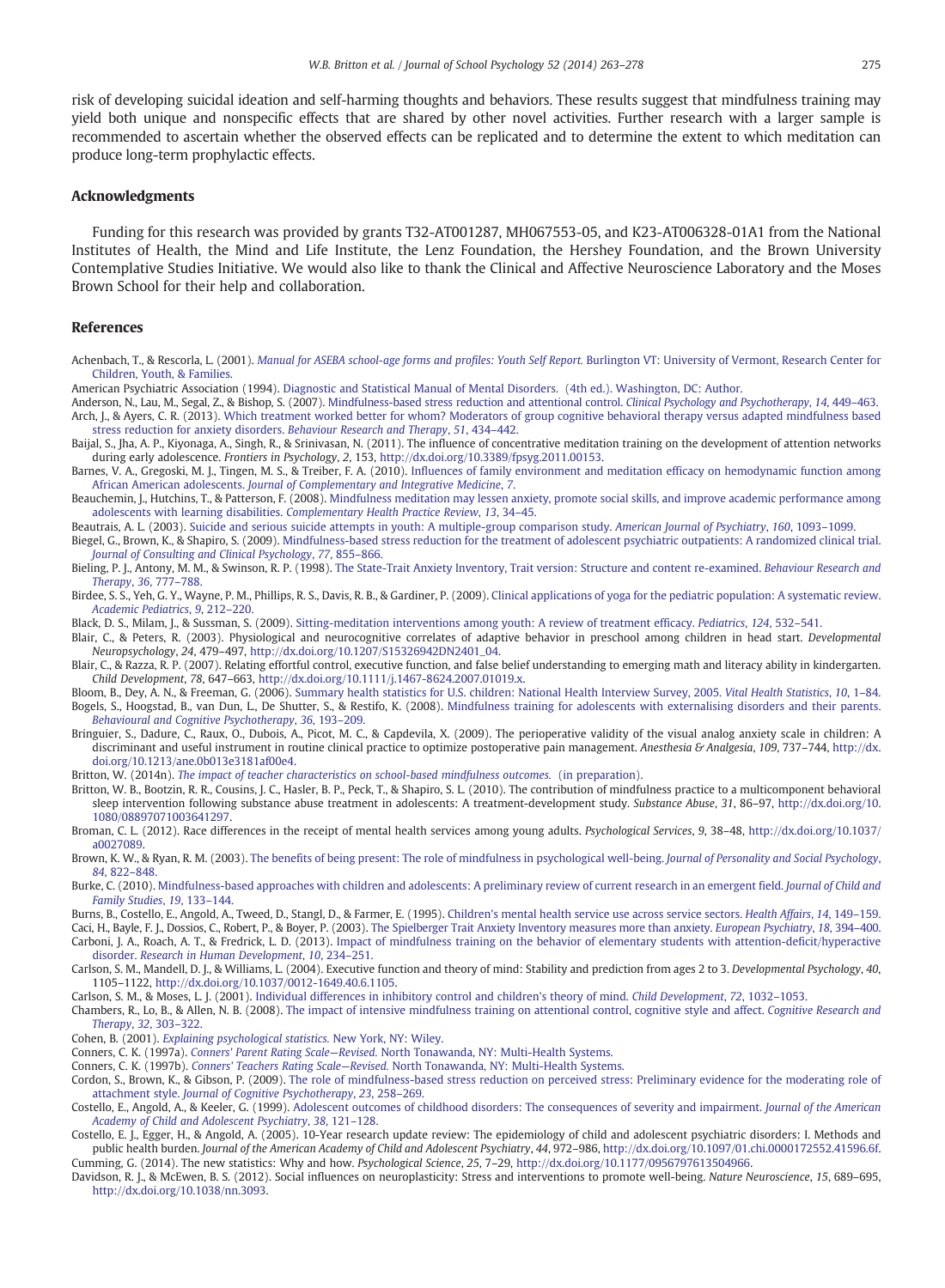<span id="page-13-0"></span>DeRigne, L. (2010). [What are the parent-reported reasons for unmet mental health needs in children?](http://refhub.elsevier.com/S0022-4405(14)00029-6/rf0185) Health & Social Work, 35, 7-15.

- Desseilles, M., Perroud, N., Guillaume, S., Jaussent, I., Genty, C., Malafosse, A., et al. (2012). Is it valid to measure suicidal ideation by depression rating scales? Journal of Affective Disorders, 136, 398–404, http://dx.doi.org[/10.1016/j.jad.2011.11.013](http://dx.doi.org/10.1016/j.jad.2011.11.013).
- Dhossche, D., Ferdinand, R., van der Ende, J., Hofstra, M. B., & Verhulst, F. (2002). [Diagnostic outcome of adolescent self-reported suicidal ideation at 8-year follow](http://refhub.elsevier.com/S0022-4405(14)00029-6/rf0195)up. [Journal of Affective Disorders](http://refhub.elsevier.com/S0022-4405(14)00029-6/rf0195), 72, 273–279.
- Diamond, A., & Lee, K. (2011). Interventions shown to aid executive function development in children 4 to 12 years old. Science, 333, 959–964, http://dx.doi.org/ [10.1126/science.1204529.](http://dx.doi.org/10.1126/science.1204529)
- Doll, B. (1996). [Prevalence of psychiatric disorders in children and youth: An agenda for advocacy by school psychology.](http://refhub.elsevier.com/S0022-4405(14)00029-6/rf0805) School Psychology Quarterly, 11,  $20 - 47$
- Elo, S., & Kyngas, H. (2008). [The qualitative content analysis process.](http://refhub.elsevier.com/S0022-4405(14)00029-6/rf0205) Journal of Advanced Nursing, 62, 107–115.
- Espelage, D. L., & Holt, M. K. (2013). Suicidal ideation and school bullying experiences after controlling for depression and delinquency. Journal of Adolescent Health, 53, S27–S31, http://dx.doi.org/[10.1016/j.jadohealth.2012.09.017](http://dx.doi.org/10.1016/j.jadohealth.2012.09.017).
- Favazza, A. R. (1998). The coming of age of self-mutilation. [Journal of Nervous and Mental Disease](http://refhub.elsevier.com/S0022-4405(14)00029-6/rf0215), 186, 259–268.
- Feldman, G., Hayes, A., Kumar, S., Greeson, J., & Laurenceau, J. -P. (2007). [Mindfulness and emotion regulation: The development and initial validation of the](http://refhub.elsevier.com/S0022-4405(14)00029-6/rf0220) Cognitive and Affective Mindfulness Scale—Revised (CAMS-R). [Journal of Psychopathology and Behavioral Assessment](http://refhub.elsevier.com/S0022-4405(14)00029-6/rf0220), 29, 177–190.
- Fernando, R., & Keller, S. (2012). [Measuring the efficacy and sustainability of the mindful schools mindfulness-based in-class intervention.](http://refhub.elsevier.com/S0022-4405(14)00029-6/rf0225) Paper presented at the [10th Annual International Scientific Conference: Investigating and integrating mindfulness in medicine, health care, and society](http://refhub.elsevier.com/S0022-4405(14)00029-6/rf0225). MA: Norwood.

Field, T., Diego, M., & Sanders, C. E. (2001). [Adolescent suicidal ideation.](http://refhub.elsevier.com/S0022-4405(14)00029-6/rf0230) Adolescence, 36, 241–248.

- Finucane, A., & Mercer, S. W. (2006). An exploratory mixed methods study of the acceptability and effectiveness of mindfulness-based cognitive therapy for patients with active depression and anxiety in primary care. BMC Psychiatry, 6, 14, http://dx.doi.org/[10.1186/1471-244X-6-14.](http://dx.doi.org/10.1186/1471-244X-6-14)
- Flisher, A. J., Kramer, R. A., Grosser, R. C., Alegria, M., Bird, H. R., Bourdon, K. H., et al. (1997). Correlates of unmet need for mental health services by children and adolescents. Psychological Medicine, 27, 1145–1154, http://dx.doi.org[/10.1017/S0033291797005412.](http://dx.doi.org/10.1017/S0033291797005412)
- Flook, L., Smalley, S. L., Kitil, M. J., Galla, B. M., Kaiser-Greenland, S., Locke, J., et al. (2010). Effects of mindful awareness practices on executive functions in elementary school children. Journal of Applied School Psychology, 26, 70–95, http://dx.doi.org/[10.1080/15377900903379125.](http://dx.doi.org/10.1080/15377900903379125)
- Fonteyn, M. E., Vettese, M., Lancaster, D. R., & Bauer-Wu, S. (2008). [Developing a codebook to guide content analysis of expressive writing transcripts.](http://refhub.elsevier.com/S0022-4405(14)00029-6/rf0245) Applied [Nursing Research](http://refhub.elsevier.com/S0022-4405(14)00029-6/rf0245), 21, 65–168.
- Foret, M. M., Scult, M., Wilcher, M., Chudnofsky, R., Malloy, L., Hasheminejad, N., et al. (2012). Integrating a relaxation response-based curriculum into a public high school in Massachusetts. Journal of Adolescence, 35, 325–332, http://dx.doi.org/[10.1016/j.adolescence.2011.08.008](http://dx.doi.org/10.1016/j.adolescence.2011.08.008).
- Foster, R. L., & Park, J. H. (2012). An integrative review of literature examining psychometric properties of instruments measuring anxiety or fear in hospitalized children. Pain Management Nursing, 13, 94–106, http://dx.doi.org/[10.1016/j.pmn.2011.06.006.](http://dx.doi.org/10.1016/j.pmn.2011.06.006)
- Go, C., & Cupertino, P. (2001). [Link between delinquency and suicide contemplation in children.](http://refhub.elsevier.com/S0022-4405(14)00029-6/rf0260) San Francisco, CA: American Psychological Association.
- Goyal, M., Singh, S., Sibinga, E. M., Gould, N. F., Rowland-Seymour, A., Sharma, R., et al. (2014). Meditation programs for psychological stress and well-being: A systematic review and meta-analysis. JAMA Internal Medicine, 174, 357–368, http://dx.doi.org/[10.1001/jamainternmed.2013.13018](http://dx.doi.org/10.1001/jamainternmed.2013.13018).
- Greenberg, M., & Harris, A. (2012). [Nurturing mindfulness in children and youth: Current state of research.](http://refhub.elsevier.com/S0022-4405(14)00029-6/rf0270) Child Development Perspectives, 6, 161–166.
- Gregoski, M. J., Barnes, V. A., Tingen, M. S., Dong, Y., Zhu, H., & Treiber, F. A. (2012). Differential impact of stress reduction programs upon ambulatory blood pressure among African American adolescents: Influences of endothelin-1 gene and chronic stress exposure. International Journal of Hypertension, 2012, 510291, http://dx.doi.org/[10.1155/2012/510291](http://dx.doi.org/10.1155/2012/510291).
- Gros, D. F., Antony, M. M., Simms, L. J., & McCabe, R. E. (2007). [Psychometric properties of the State-Trait Inventory for Cognitive and Somatic Anxiety \(STICSA\):](http://refhub.elsevier.com/S0022-4405(14)00029-6/rf0280) [Comparison to the State-Trait Anxiety Inventory \(STAI\).](http://refhub.elsevier.com/S0022-4405(14)00029-6/rf0280) Psychological Assessment, 19, 369–381.
- Grossman, P., Niemann, L., Schmidt, S., & Walach, H. (2004). [Mindfulness-based stress reduction and health benefits. A meta-analysis.](http://refhub.elsevier.com/S0022-4405(14)00029-6/rf0285) Journal of Psychosomatic [Research](http://refhub.elsevier.com/S0022-4405(14)00029-6/rf0285), 57, 35–43.
- Grossman, P., & Van Dam, N. T. (2011). [Mindfulness, by any other name. Trials and tribulations of satî in Western psychology and science.](http://refhub.elsevier.com/S0022-4405(14)00029-6/rf0290) Contemporary Buddhism, 12[, 219](http://refhub.elsevier.com/S0022-4405(14)00029-6/rf0290)–239.
- Hedges, D. W., & Woon, F. L. (2011). Early-life stress and cognitive outcome. Psychopharmacology, 214, 121–130, http://dx.doi.org/[10.1007/s00213-010-2090-6.](http://dx.doi.org/10.1007/s00213-010-2090-6) Heeren, A., Van Broeck, N., & Philippot, P. (2009). [The effects of mindfulness on executive processes and autobiographical memory specificity.](http://refhub.elsevier.com/S0022-4405(14)00029-6/rf0300) Behaviour Research [& Therapy](http://refhub.elsevier.com/S0022-4405(14)00029-6/rf0300), 47, 403–409.
- Hilt, L. M., Nock, M. K., Lloyd-Richardson, E. E., & Prinstein, M. J. (2008). [Longitudinal study of nonsuicidal self-injury among young adolescents: Rates, correlates,](http://refhub.elsevier.com/S0022-4405(14)00029-6/rf0305) [and preliminary test of interpersonal model.](http://refhub.elsevier.com/S0022-4405(14)00029-6/rf0305) Journal of Early Adolescence, 28, 455–469.
- Hofmann, S. G., Sawyer, A. T., Witt, A. A., & Oh, D. (2010). [The effect of mindfulness-based therapy on anxiety and depression: A meta-analytic review.](http://refhub.elsevier.com/S0022-4405(14)00029-6/rf0310) Journal of [Consulting and Clinical Psychology](http://refhub.elsevier.com/S0022-4405(14)00029-6/rf0310), 78, 169–183.
- Hudziak, J. (1998). DSM-IV Checklist for childhood disorders. [Burlington, VT: University of Vermont, Research Center for Children, Youth and Families.](http://refhub.elsevier.com/S0022-4405(14)00029-6/rf0155)

Huppert, F., & Johnson, D. (2010). [A controlled trial of mindfulness training in schools: The importance of practice for an impact on well-being.](http://refhub.elsevier.com/S0022-4405(14)00029-6/rf0320) Journal of Positive [Psychology](http://refhub.elsevier.com/S0022-4405(14)00029-6/rf0320), 5, 264–274.

- Ivarsson, T., Gillberg, C., Arvidsson, T., & Broberg, A. G. (2002). [The Youth Self-Report \(YSR\) and the Depression Self-Rating Scale \(DSRS\) as measures of depression](http://refhub.elsevier.com/S0022-4405(14)00029-6/rf0325) and suicidality among adolescents. [European Child and Adolescent Psychiatry](http://refhub.elsevier.com/S0022-4405(14)00029-6/rf0325), 11, 31–37.
- Jazaieri, H., Goldin, P. R., Werner, K., Ziv, M., & Gross, J. J. (2012). A randomized trial of MBSR versus aerobic exercise for social anxiety disorder. Journal of Clinical Psychology, 68, 715–731, http://dx.doi.org/[10.1002/jclp.21863](http://dx.doi.org/10.1002/jclp.21863).
- Jennings, P. A., Frank, J. L., Snowberg, K., Coccia, M., & Greenberg, M. T. (2013). Improving classroom learning environments by Cultivating Awareness and Resilience in Education (CARE): Results of a randomized controlled trial. School Psychology Quarterly, 28, 374-390, http://dx.doi.org/[10.1037/spq0000035](http://dx.doi.org/10.1037/spq0000035).
- Jennings, P., & Greenberg, M. (2009). [The prosocial classroom: Teacher social and emotional competence in relation to student and classroom outcomes.](http://refhub.elsevier.com/S0022-4405(14)00029-6/rf0335) Review of [Educational Research](http://refhub.elsevier.com/S0022-4405(14)00029-6/rf0335), 79, 491–525.
- Jha, A. P., Krompinger, J., & Baime, M. J. (2007). [Mindfulness training modifies subsystems of attention.](http://refhub.elsevier.com/S0022-4405(14)00029-6/rf0345) Cognitive, Affective & Behavioral Neuroscience, 7, 109–119. Kabat-Zinn, J. (1990). [Full catastrophe living: Using the wisdom of your body and mind to face stress, pain, and illness.](http://refhub.elsevier.com/S0022-4405(14)00029-6/rf0350) New York, NY: Random House.
- Kaiser-Greenland, S. (2010). The mindful child. [New York, NY: Free Press.](http://refhub.elsevier.com/S0022-4405(14)00029-6/rf0355)
- Kataoka, S. H., Zhang, L., & Wells, K. B. (2002). [Unmet need for mental health care among U.S. children: Variation by ethnicity and insurance status.](http://refhub.elsevier.com/S0022-4405(14)00029-6/rf0815) American [Journal of Psychiatry](http://refhub.elsevier.com/S0022-4405(14)00029-6/rf0815), 159, 1548–1555.
- Kaul, P., Passafiume, J., Sargent, C., & O'Hara, B. (2010). [Meditation acutely improves psychomotor vigilance, and may decrease sleep need.](http://refhub.elsevier.com/S0022-4405(14)00029-6/rf0360) Behavioral and Brain [Functions](http://refhub.elsevier.com/S0022-4405(14)00029-6/rf0360), 6, 47–56.
- Keenan, K., Hipwell, A., Feng, X., Babinski, D., Hinze, A., Rischall, M., et al. (2008). [Subthreshold symptoms of depression in preadolescent girls are stable and](http://refhub.elsevier.com/S0022-4405(14)00029-6/rf0365) predictive of depressive disorders. [Journal of the American Academy of Child and Adolescent Psychiatry](http://refhub.elsevier.com/S0022-4405(14)00029-6/rf0365), 47, 1433–1442.
- Kemeny, M. E., Foltz, C., Cavanagh, J. F., Cullen, M., Giese-Davis, J., Jennings, P., et al. (2012). Contemplative/emotion training reduces negative emotional behavior and promotes prosocial responses. Emotion, 12, 338–350, http://dx.doi.org[/10.1037/a0026118.](http://dx.doi.org/10.1037/a0026118)
- Kessler, R. C., Berglund, P. A., Bruce, M. L., Koch, J. R., Laska, E. M., Leaf, P. J., et al. (2001). [The prevalence and correlates of untreated serious mental illness.](http://refhub.elsevier.com/S0022-4405(14)00029-6/rf0375) Health [Services Research](http://refhub.elsevier.com/S0022-4405(14)00029-6/rf0375), 36, 987–1007.
- Khalsa, S., Hickey-Schultz, L., Cohen, D., Steiner, N., & Cope, S. (2012). Evaluation of the mental health benefits of yoga in a secondary school: A preliminary randomized controlled trial. The Journal of Behavioral Health Services and Research, 39, 80–90, http://dx.doi.org[/10.1007/s11414-011-9249-8](http://dx.doi.org/10.1007/s11414-011-9249-8).
- Kirkcaldy, B. D., Eysenck, M., & Siefen, R. G. (2004). [Psychological and social predictors of suicidal ideation among young adolescents.](http://refhub.elsevier.com/S0022-4405(14)00029-6/rf0385) School Psychology [International](http://refhub.elsevier.com/S0022-4405(14)00029-6/rf0385), 25, 301–316.

Kline, R. B. (2013). [Beyond significance testing: Statistics reform in the behavioral sciences](http://refhub.elsevier.com/S0022-4405(14)00029-6/rf0390) (2nd ed.). Washington, DC: APA Books.

Kloos, A. L., Collins, R., Weller, R. A., & Weller, E. B. (2007). [Suicide in preadolescents: Who is at risk?](http://refhub.elsevier.com/S0022-4405(14)00029-6/rf0395) Current Psychiatry Reports, 9, 89–93.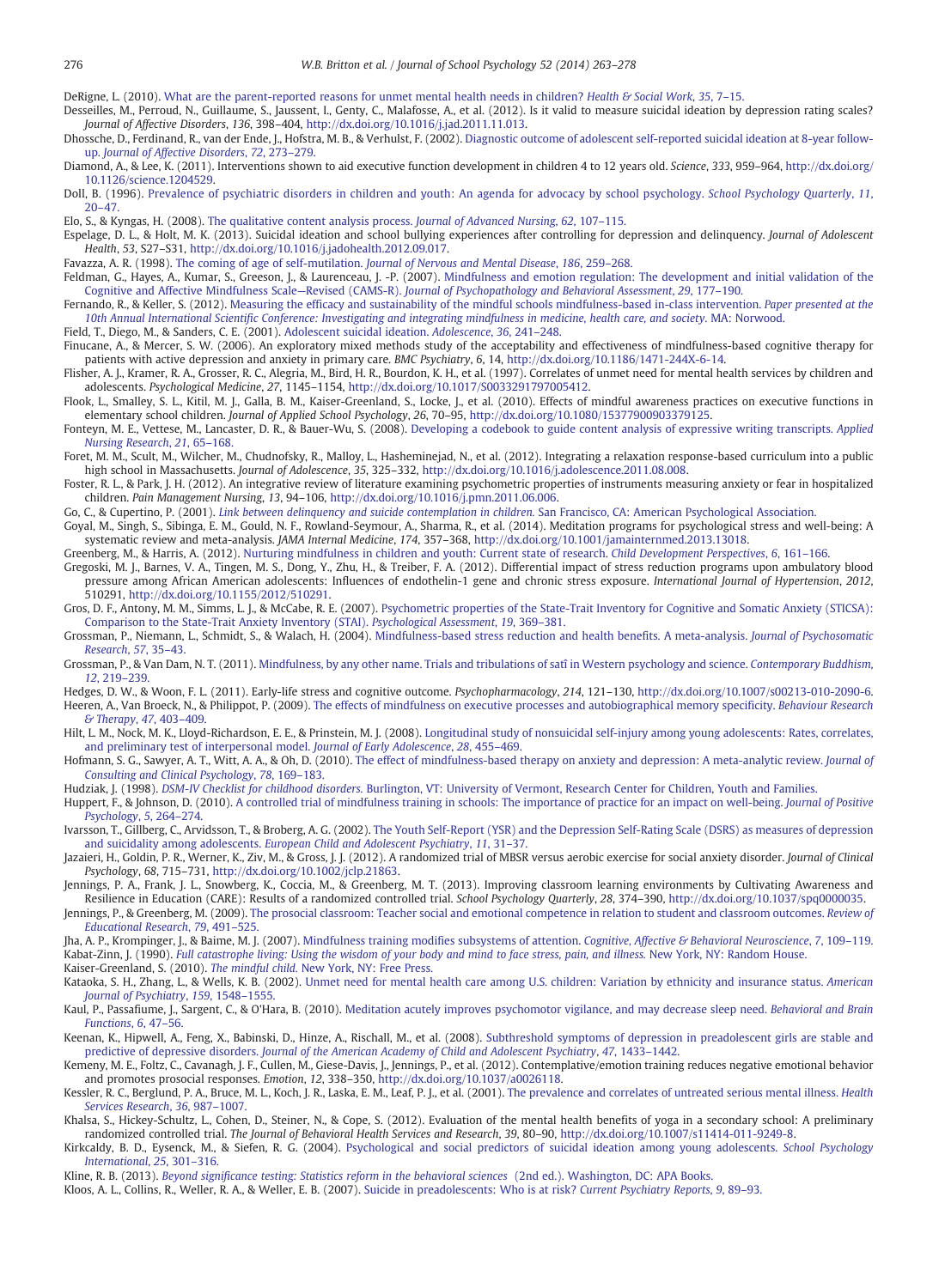- <span id="page-14-0"></span>Laye-Gindhu, A., & Schonert-Reichl, K. (2005). Nonsuicidal self-harm among community adolescents: Understanding the "whats" and "whys" of self-harm. Journal of Youth and Adolescence, 34, 447–457, http://dx.doi.org[/10.1007/s10964-005-7262-z](http://dx.doi.org/10.1007/s10964-005-7262-z).
- Leaf, P., Alegria, M., Cohen, P., Goodman, S., Horwitz, S., Hoven, C., et al. (1996). [Mental health service use in the community and schools: Results from the four](http://refhub.elsevier.com/S0022-4405(14)00029-6/rf0405)community MECA study. [Journal of the American Academy of Child and Adolescent Psychiatry](http://refhub.elsevier.com/S0022-4405(14)00029-6/rf0405), 37, 889–897.
- Lefevre, J. A., Berrigan, L., Vendetti, C., Kamawar, D., Bisanz, J., Skwarchuk, S. L., et al. (2013). The role of executive attention in the acquisition of mathematical skills for children in grades 2 through 4. Journal of Experimental Child Psychology, 114, 243–261, http://dx.doi.org/[10.1016/j.jecp.2012.10.005](http://dx.doi.org/10.1016/j.jecp.2012.10.005).
- Lessard, J. C., & Moretti, M. M. (1998). Suicidal ideation in an adolescent clinical sample: Attachment patterns and clinical implications. Journal of Adolescence, 21, 383–395, http://dx.doi.org/[10.1006/jado.1998.0169](http://dx.doi.org/10.1006/jado.1998.0169).
- Lloyd-Richardson, E. E., Perrine, N., Dierker, L., & Kelley, M. L. (2007). Characteristics and functions of non-suicidal self-injury in a community sample of adolescents. Psychological Medicine, 37, 1183–1192, http://dx.doi.org/[10.1017/S003329170700027X.](http://dx.doi.org/10.1017/S003329170700027X)
- Ma, S. H., & Teasdale, J. D. (2004). [Mindfulness-based cognitive therapy for depression: Replication and exploration of differential relapse prevention effects.](http://refhub.elsevier.com/S0022-4405(14)00029-6/rf0425) [Journal of Consulting and Clinical Psychology](http://refhub.elsevier.com/S0022-4405(14)00029-6/rf0425), 72, 31–40.
- MacCoon, D. G., Imel, Z. E., Rosenkranz, M. A., Sheftel, J. G., Weng, H. Y., Sullivan, J. C., et al. (2012). The validation of an active control intervention for Mindfulness Based Stress Reduction (MBSR). Behavior Research and Therapy, 50, 3–12, http://dx.doi.org[/10.1016/j.brat.2011.10.011](http://dx.doi.org/10.1016/j.brat.2011.10.011).
- MacLean, K. A., Ferrer, E., Aichele, S. R., Bridwell, D. A., Zanesco, A. P., Jacobs, T. L., et al. (2010). Intensive meditation training improves perceptual discrimination and sustained attention. Psychological Science, 21, 829–839, http://dx.doi.org/[10.1177/0956797610371339.](http://dx.doi.org/10.1177/0956797610371339)
- Marlatt, G., & Kristeller, J. (1999). Mindfulness and meditation. In W. Miller (Ed.), [Integrating spirituality into treatment: Resources for practitioners](http://refhub.elsevier.com/S0022-4405(14)00029-6/rf0440) (pp. 67-84). [Washington, DC: American Psychological Association.](http://refhub.elsevier.com/S0022-4405(14)00029-6/rf0440)
- McCormack, H. M., Horne, D. J., & Sheather, S. (1988). [Clinical applications of visual analogue scales: A critical review.](http://refhub.elsevier.com/S0022-4405(14)00029-6/rf0445) Psychological Medicine, 18, 1007–1019. Meiklejohn, J., Phillips, C., Freedman, M., Griffin, M., Biegel, G., Roach, A., et al. (2012). Integrating mindfulness training into K-12 education: Fostering the resilience of teachers and students. Mindfulness, 1, 1–17, http://dx.doi.org/[10.1007/s12671-012-0094-5](http://dx.doi.org/10.1007/s12671-012-0094-5).
- Mendelson, T., Greenberg, M. T., Dariotis, J. K., Gould, L. F., Rhoades, B. L., & Leaf, P. J. (2010). Feasibility and preliminary outcomes of a school-based mindfulness intervention for urban youth. Journal of Abnormal Child Psychology, 38, 985–994, http://dx.doi.org/[10.1007/s10802-010-9418-x.](http://dx.doi.org/10.1007/s10802-010-9418-x)
- Mercer, J. (2011). [Martial arts research: Weak evidence.](http://refhub.elsevier.com/S0022-4405(14)00029-6/rf0460) Science, 334, 310–311. Merikangas, K. R., He, J. P., Brody, D., Fisher, P. W., Bourdon, K., & Koretz, D. S. (2010). Prevalence and treatment of mental disorders among US children in the 2001–2004 NHANES. Pediatrics, 125, 75–81, http://dx.doi.org[/10.1542/peds.2008-2598.](http://dx.doi.org/10.1542/peds.2008-2598)
- Metz, S. M., Frank, J. L., Reibel, D., Cantrell, T., Sanders, R., & Broderick, P. C. (2013). [The effectiveness of the learning to BREATHE program on adolescent emotion](http://refhub.elsevier.com/S0022-4405(14)00029-6/rf0470) regulation. [Research in Human Development](http://refhub.elsevier.com/S0022-4405(14)00029-6/rf0470), 10, 252–272.
- Miles, M., Huberman, A., & Saldana, J. (2014). Qualitative data analysis: A methods sourcebook [\(3rd ed.\). Thousand Oaks, CA: Sage Publications.](http://refhub.elsevier.com/S0022-4405(14)00029-6/rf0480)
- Mind and Life Education Research Network (MLERN), Davidson, R., Dunne, J., Eccles, J., Engle, A., Greenberg, M., et al. (2012). Contemplative practices and mental training: Prospects for American education. Child Development Perspectives, 6, 146–153, http://dx.doi.org/[10.1111/j.1750-8606.2012.00240.x](http://dx.doi.org/10.1111/j.1750-8606.2012.00240.x).
- Moffitt, T. E., Arseneault, L., Belsky, D., Dickson, N., Hancox, R. J., Harrington, H., et al. (2011). A gradient of childhood self-control predicts health, wealth, and public safety. Proceedings of the National Academy of Sciences of the United States of America, 108, 2693–2698, http://dx.doi.org/[10.1073/pnas.1010076108](http://dx.doi.org/10.1073/pnas.1010076108).
- Moher, D., Hopewell, S., Schulz, K. F., Montori, V., Gotzsche, P. C., Devereaux, P. J., et al. (2010). CONSORT 2010 explanation and elaboration: Updated guidelines for reporting parallel group randomised trials. Journal of Clinical Epidemiology, 63, e1–e37, http://dx.doi.org[/10.1016/j.jclinepi.2010.03.004](http://dx.doi.org/10.1016/j.jclinepi.2010.03.004).
- Mularski, R. A., Munjas, B. A., Lorenz, K. A., Sun, S., Robertson, S. J., Schmelzer, W., et al. (2009). [Randomized controlled trial of mindfulness-based therapy for](http://refhub.elsevier.com/S0022-4405(14)00029-6/rf0490) dyspnea in chronic obstructive lung disease. [Journal of Alternative and Complementary Medicine](http://refhub.elsevier.com/S0022-4405(14)00029-6/rf0490), 15, 1083–1090.
- Napoli, M., Krech, P., & Holley, L. (2005). [Mindfulness training for elementary school students: The attention academy.](http://refhub.elsevier.com/S0022-4405(14)00029-6/rf0495) Journal of Applied School Psychology, 21, 99–123. Nock, M. K., & Prinstein, M. J. (2005). Contextual features and behavioral functions of self-mutilation among adolescents. Journal of Abnormal Psychology, 114, 140–146, http://dx.doi.org/[10.1037/0021-843X.114.1.140.](http://dx.doi.org/10.1037/0021-843X.114.1.140)
- Nyklicek, I., & Kuijpers, K. F. (2008). Effects of mindfulness-based stress reduction intervention on psychological well-being and quality of life: Is increased mindfulness indeed the mechanism? Annals of Behavioral Medicine, 35, 331–340, http://dx.doi.org[/10.1007/s12160-008-9030-2](http://dx.doi.org/10.1007/s12160-008-9030-2).
- O'Neil, H., Spielberger, C., & Hansen, D. (1969). [Effects of state anxiety and task difficulty on computer-assisted learning.](http://refhub.elsevier.com/S0022-4405(14)00029-6/rf0510) Journal of Educational Psychology, 60, 343–[350.](http://refhub.elsevier.com/S0022-4405(14)00029-6/rf0510)
- Ortner, C. M. N., Kilner, S., & Zelazo, P. D. (2007). [Mindfulness meditation and emotional interference in a simple cognitive task.](http://refhub.elsevier.com/S0022-4405(14)00029-6/rf0515) Motivation and Emotion, 31, 271–[283.](http://refhub.elsevier.com/S0022-4405(14)00029-6/rf0515)
- Paus, T., Keshavan, M., & Giedd, J. N. (2008). Why do many psychiatric disorders emerge during adolescence? Nature Reviews Neuroscience, 9, 947–957, http://dx. doi.org/[10.1038/nrn2513](http://dx.doi.org/10.1038/nrn2513).
- Peltzer, K., & Pengpid, S. (2012). Suicidal ideation and associated factors among school-going adolescents in Thailand. International Journal of Environmental Research and Public Health, 9, 462–473, http://dx.doi.org[/10.3390/ijerph9020462](http://dx.doi.org/10.3390/ijerph9020462).
- Perroud, N. (2011). [Suicidal ideation during antidepressant treatment: Do genetic predictors exist?](http://refhub.elsevier.com/S0022-4405(14)00029-6/rf0530) CNS Drugs, 25, 459–471.
- Perroud, N., Uher, R., Marusic, A., Rietschel, M., Mors, O., Henigsberg, N., et al. (2009). [Suicidal ideation during treatment of depression with escitalopram and](http://refhub.elsevier.com/S0022-4405(14)00029-6/rf0535) [nortriptyline in genome-based therapeutic drugs for depression \(GENDEP\): A clinical trial.](http://refhub.elsevier.com/S0022-4405(14)00029-6/rf0535) BMC Medicine, 7, 60.
- Pfeffer, C. R. (1997). [Childhood suicidal behavior. A developmental perspective.](http://refhub.elsevier.com/S0022-4405(14)00029-6/rf0540) Psychiatric Clinics of North America, 20, 551–562.
- Pfeffer, C. R. (2001). [Diagnosis of childhood and adolescent suicidal behavior: Unmet needs for suicide prevention.](http://refhub.elsevier.com/S0022-4405(14)00029-6/rf0545) Biological Psychiatry, 49, 1055–1061.
- Pine, D., Cohen, E., Cohen, P., & Brook, J. (1999). [Adolescent depressive symptoms as predictors of adult depression: Moodiness or mood disorder?](http://refhub.elsevier.com/S0022-4405(14)00029-6/rf0550) American [Journal of Psychiatry](http://refhub.elsevier.com/S0022-4405(14)00029-6/rf0550), 156, 133–135.
- Pinniger, R., Brown, R. F., Thorsteinsson, E. B., & McKinley, P. (2012). Argentine tango dance compared to mindfulness meditation and a waiting-list control: A randomised trial for treating depression. Complementary Therapies in Medicine, 20, 377–384, http://dx.doi.org/[10.1016/j.ctim.2012.07.003](http://dx.doi.org/10.1016/j.ctim.2012.07.003).
- QSR International (2002). [NVivo qualitative data analysis program \(version 10\).](http://refhub.elsevier.com/S0022-4405(14)00029-6/rf0560) Melbourne, Australia: Author.
- Raes, F., Griffith, J., Van der Gucht, K., & Williams, J. (2013). School-based prevention and reduction of depression in adolescents: A cluster-randomized controlled trial of a mindfulness group program. Mindfulness, http://dx.doi.org/[10.1007/s12671-12013-10202-12671](http://dx.doi.org/10.1007/s12671-12013-10202-12671).
- Reynolds, C., & Kamphaus, R. (1992). Behavior assessment system for children. [Circle Pines, MN: American Guidance Service.](http://refhub.elsevier.com/S0022-4405(14)00029-6/rf0160)
- Roberts-Wolfe, D., Sacchet, M., Hastings, E., Roth, H., & Britton, W. (2012). Mindfulness training alters emotional memory recall compared to active controls: Support for an emotional information processing model of mindfulness. Frontiers in Human Neuroscience, 6, 1–13, http://dx.doi.org/[10.3389/fnhum.2012.](http://dx.doi.org/10.3389/fnhum.2012.00015) [00015](http://dx.doi.org/10.3389/fnhum.2012.00015).
- Rodham, K., & Hawton, K. (2009). [Epidemiology and phenomenology of non-suicidal self-injury. In M. Nock \(Ed.\),](http://refhub.elsevier.com/S0022-4405(14)00029-6/rf0575) Understanding nonsuicidal self-injury: Origins, assessment, and treatment (pp. 37–[62\). Washington, D.C.: American Psychological Association.](http://refhub.elsevier.com/S0022-4405(14)00029-6/rf0575)
- Roeser, Skinner, Beers, & Jennings, P. (2012). [Mindfulness training and teachers' professional development: An emerging area of research and practice.](http://refhub.elsevier.com/S0022-4405(14)00029-6/rf0830) Child [Development Perspectives](http://refhub.elsevier.com/S0022-4405(14)00029-6/rf0830), 6, 167–173.
- Rones, M., & Hoagwood, K. (2000). [School-based mental health services: A research review.](http://refhub.elsevier.com/S0022-4405(14)00029-6/rf0585) Clinical Child and Family Psychology Review, 3, 223–241.
- Ross, S., & Heath, N. (2002). [A study of the frequency of self-mutilation in a community sample of adolescents.](http://refhub.elsevier.com/S0022-4405(14)00029-6/rf0590) Journal of Youth and Adolescence, 31, 67-77.
- Roth, H. (2006). Contemplative studies: Prospects for a new field. [Columbia Teacher's College Record Special Issue on Contemplative Education](http://refhub.elsevier.com/S0022-4405(14)00029-6/rf0595), 108, 1787–1816. Roth, H. (2008). [Against cognitive imperialism.](http://refhub.elsevier.com/S0022-4405(14)00029-6/rf0600) Religion East and West, 8, 1–23.
- Roth, H. (2011). [Contemplative studies: Can it flourish in the religious studies classroom. In J. Simmer-Brown, & F. Grace \(Eds.\),](http://refhub.elsevier.com/S0022-4405(14)00029-6/rf0835) Meditation and the classroom: [Contemplative pedagogy for religious studies](http://refhub.elsevier.com/S0022-4405(14)00029-6/rf0835). (pp. 23–38)Albany, NY: SUNY Press.
- Roth, H. (2014s). [A pedagogy for the new field of contemplative studies. In O. Gunnlaugson, E. W. Sarath, C. Scott, & H. Bai \(Eds.\),](http://refhub.elsevier.com/S0022-4405(14)00029-6/rf0840) Contemplative approaches to [learning and inquiry across disciplines](http://refhub.elsevier.com/S0022-4405(14)00029-6/rf0840). Albany, NY: SUNY Press (in press).
- Ryff, C. D., Dienberg Love, G., Urry, H. L., Muller, D., Rosenkranz, M. A., Friedman, E. M., et al. (2006). Psychological [well-being and ill-being: Do they have distinct](http://refhub.elsevier.com/S0022-4405(14)00029-6/rf0610) or mirrored biological correlates? [Psychotherapy and Psychosomatics](http://refhub.elsevier.com/S0022-4405(14)00029-6/rf0610), 75, 85–95.